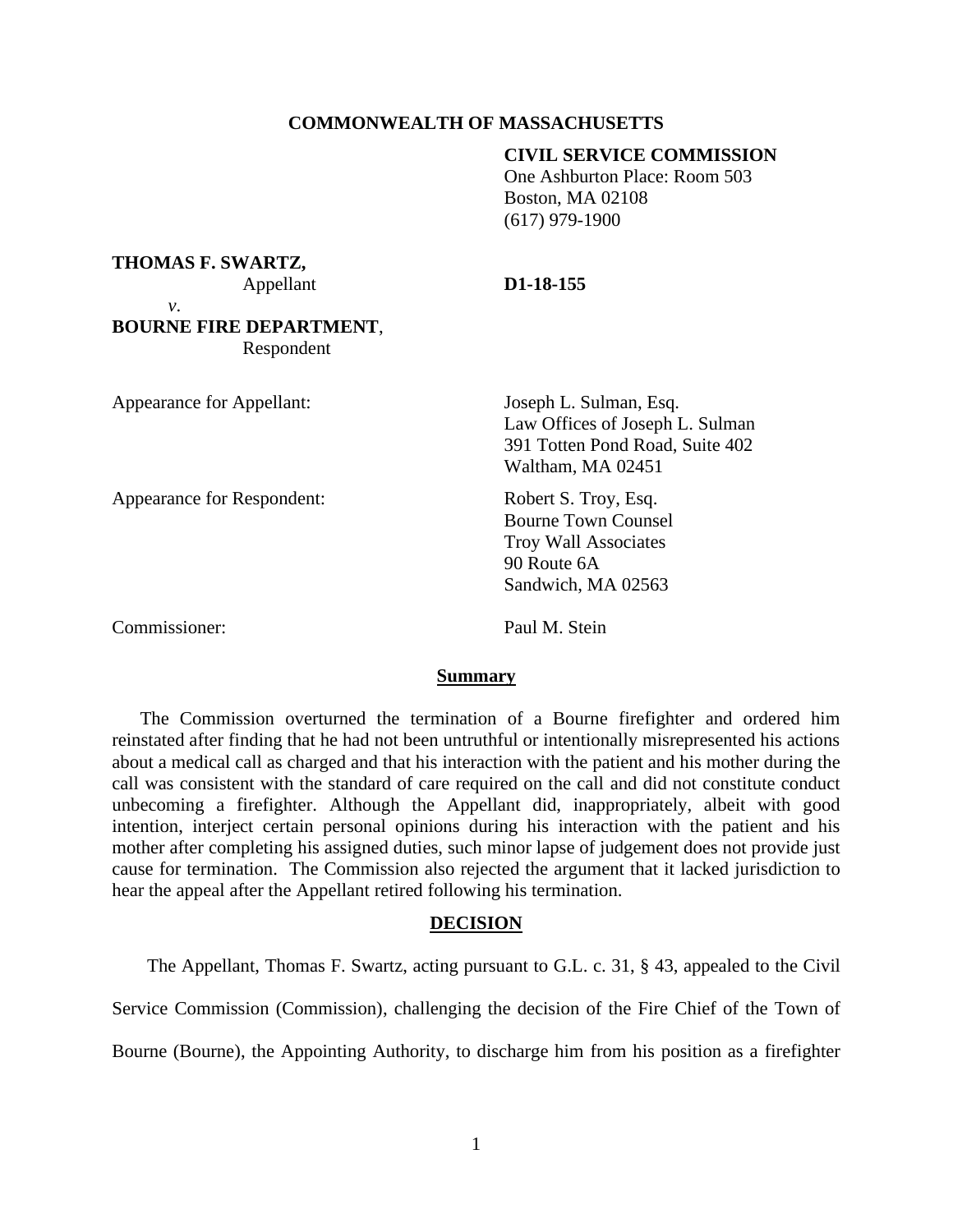with the Bourne Fire Department  $(BFD)^1$ . The Commission held a pre-hearing conference in Boston on October 16, 2018. On March 6, 2019, Bourne moved to dismiss the appeal for lack of jurisdiction, which the Appellant opposed. The motion was taken under advisement and a full hearing was held on September 13, 2019 and November 6, 2019 at the Bourne Community Building, which was digitally recorded.<sup>2</sup> The full hearing was declared private, with witnesses sequestered. Nineteen (19) exhibits were received in evidence at the hearing (Exhs. 1 through 19). Two additional documents were produced after the hearing at the Commission's request and marked as PH20 and PH21. The Commission received proposed decisions from each party on January 15, 2020. On January 16, 2020, Bourne filed a Renewed Motion to Dismiss to which the Appellant filed an Opposition. For the reasons stated below, Bourne's Motions to Dismiss are denied and Mr. Swartz's appeal is allowed. Nothing in this decision addresses the merits of the Appellant's retirement applications or the statutory requirements that govern a return to duty by a retired civil service employee.

## **FINDINGS OF FACT**

Based on the Exhibits entered into evidence, the testimony of the following witnesses:

*Called by Bourne:*

- Paul Weeks, BFD Deputy Fire Chief
- David Cody, BFD Assistant Fire Chief
- Jared Shaughnessy, BFD Firefighter
- Ms. S. Bourne resident:

*Called by the Appellant:*

- Thomas F. Swartz, Appellant
- Ryan Haden, BFD Deputy Fire Chief;

<sup>&</sup>lt;sup>1</sup> The Standard Adjudicatory Rules of Practice and Procedure, 801 CMR §§ 1.00, et seq., apply to adjudications before the Commission with G.L. c. 31, or any Commission rules, taking precedence

<sup>&</sup>lt;sup>2</sup> Audio recordings of the hearing were provided to the parties on compact disk. If there is a judicial appeal of this decision, the plaintiff in the judicial appeal becomes obligated to use the CDs to supply the court with a written transcript of the hearing to the extent that he/she challenges the decision as unsupported by the substantial evidence, arbitrary and capricious, or an abuse of discretion.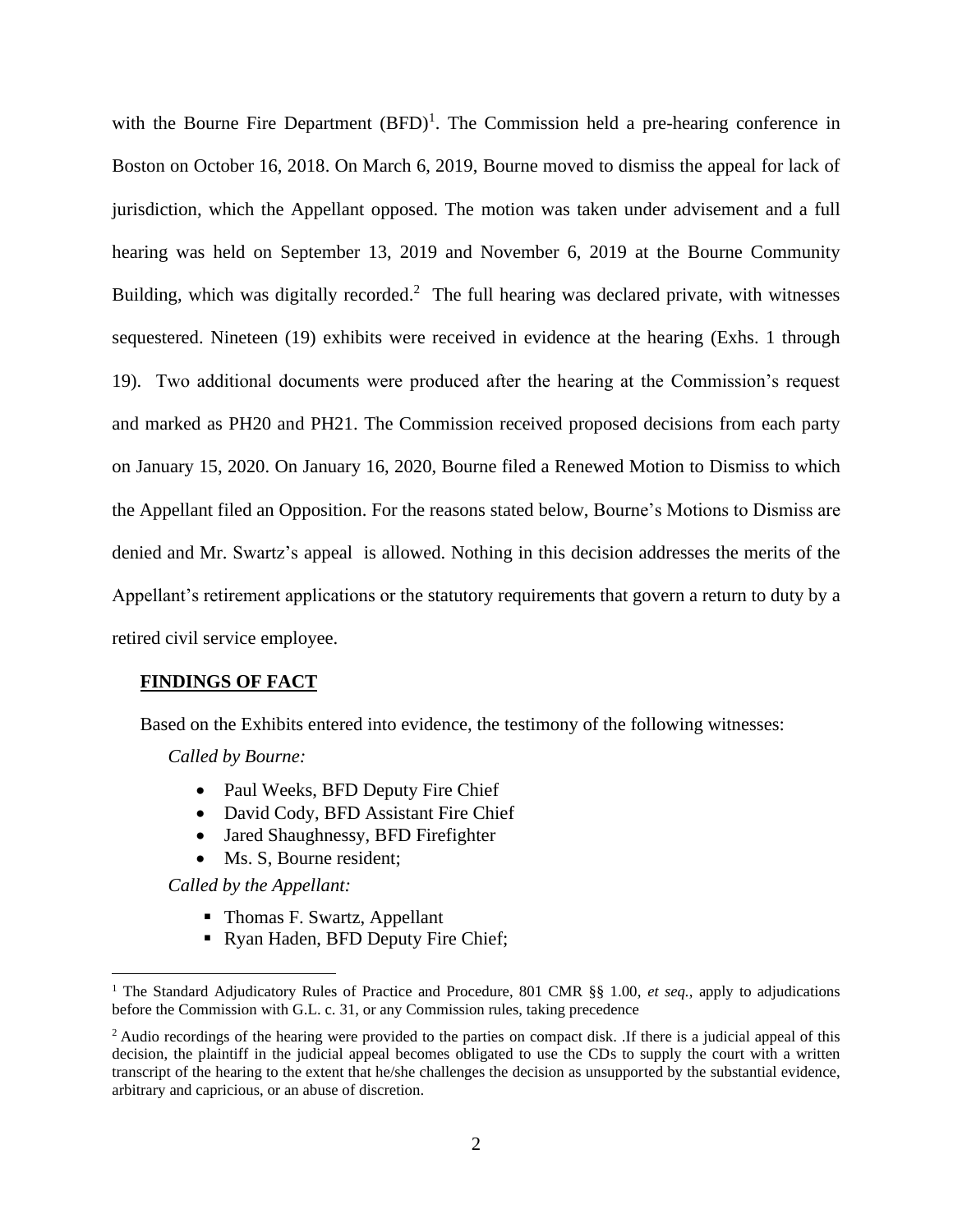taking administrative notice of all other logged material in the case record, considering the pertinent law, and drawing reasonable inferences from the credible evidence, a preponderance of evidence establishes the following facts:

1. The Appellant, Thomas F. Swartz, was appointed to the civil service position of BFD Firefighter on July 24, 1997. He was licensed as an EMT in 1995, became a licensed Paramedic in January 2001, and served continuously without discipline until the incident that resulted in his termination on August 22, 2018. (*Stipulated Facts; Exh.5; Testimony of Appellant*)

## The January 28, 2018 Medical Call

2. On January 28, 2018 at about 11:07 AM, the BFD received a call for service from a Bourne resident, Ms. S, a single parent, whose 18-year old son, A, had collapsed in his room. (*Exhs.9 & 11; Testimony of Ms. S*)

3. The first person to arrive on scene was BFD Acting Deputy Chief Ryan Haden, who was a few streets away at a fire investigation. Ms. S stated that A had a seizure. As he entered the house, Dep. Chief Haden detected the smell of marijuana. When he entered A's room, there was "smoke in the air from what I [Dep. Chief Haden] believe to be marijuana and drug paraphernalia including bongs, vapor oils and bags of weed throughout scattered around." Ms. S stated that A smokes weed and that he has seizures sometimes.<sup>3</sup> Dep. Chief Haden described A to be in a "post ictal state" which refers to someone coming out of a stroke or seizure. He took A's vital signs and determined he was stable. (*Exh.11; Testimony of Haden*)

<sup>&</sup>lt;sup>3</sup> At the Commission hearing, Ms. S identified two prior occasions on which A had a seizure, one in May 2017 and one in June 2017. The BFD responded to at least one of those incidents. The emergency room physician prescribed medication for A and recommended that A be seen by a neurologist. A did not see a neurologist until after his third seizure on January 28, 2018. (*Testimony of Ms. S*) Firefighter Swartz was told that there was no history of epilepsy; Firefighter Shaughnessy recalled discussion of A's seizures, but, in response to a direct question, he also could not recall any discussion of epilepsy while on the call. (*Exh.9; Testimony of Appellant & Shaughnessy*)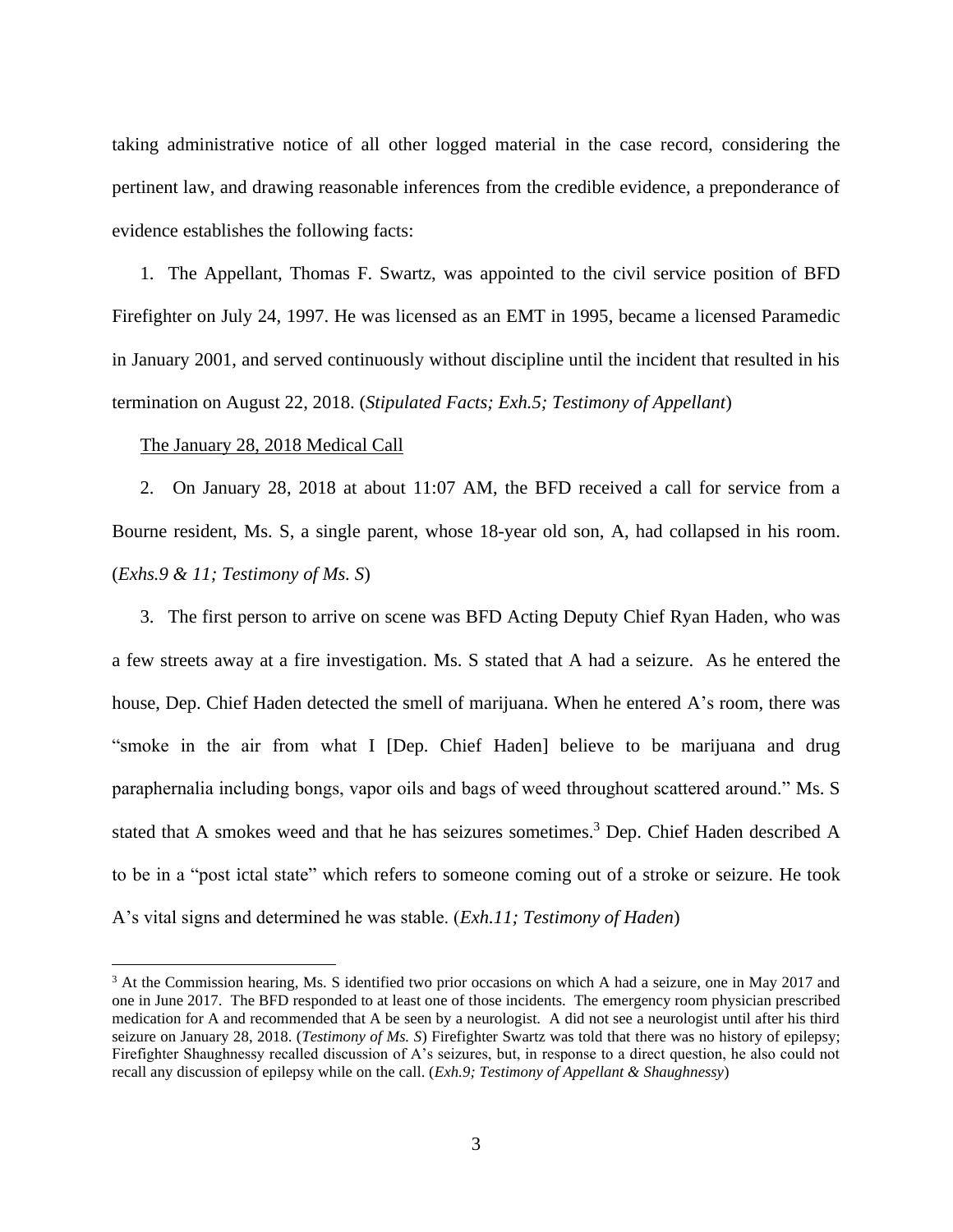4. Dep. Chief Haden asked Ms. S if A uses other drugs and to show him "where are the pills." He told Ms. S that A was not in trouble, the concern was for A's health, knowing what medications A took was important to provide proper treatment. Ms.S appeared defensive but said she understood and said A did not take other drugs. (*Exh.11; Testimony of Haden*)

5. Next to arrive on scene was an officer from the Bourne Police Department. A was wellknown to him. (*Exhs.9 & 11; Testimony of Haden*) 4

6. Ms. S's ex-husband (A's father) arrived next. He told Dep. Haden that he thought A did sometimes mix marijuana with Xanax. (*Exh.11; Testimony of Haden*)

7. Dep. Chief Haden asked A if the weed he smoked was synthetic or if he had a new supplier to see if something was different. A did not respond. At this point, both parents stated that they suspected "they" [presumably meaning A's source of marijuana] "sometimes put unknown substances in his weed." (*Exh.11; Testimony of Haden*)

8. Firefighter Swartz arrived on scene at approximately 11:20 AM, accompanied by Firefighter Shaughnessy. They had both just completed a regular ten-hour shift at 8:00 AM and were called back on overtime duty. Firefighter Swartz took the lead as Firefighter Shaughnessy was a newly appointed EMT who had been on the job for less than three weeks and had only responded to about three prior calls. (*Exs.9 & 11; Testimony of Appellant & Shaughnessy*)

9. By the time they arrived, A was reviving and seated in a chair. As they entered the house, Firefighter Swartz noted the smell of marijuana. Firefighter Shaughnessy remembered seeing what appeared to be a standard prescription drug bottle in the room. (*Exhs.9 & 11; Testimony of Appellant & Shaughnessy*)

<sup>&</sup>lt;sup>4</sup> I requested a copy of the Bourne Police incident report or call log. For reasons that could not be explained, no such documents could be found. The BFD police officer was not called to testify.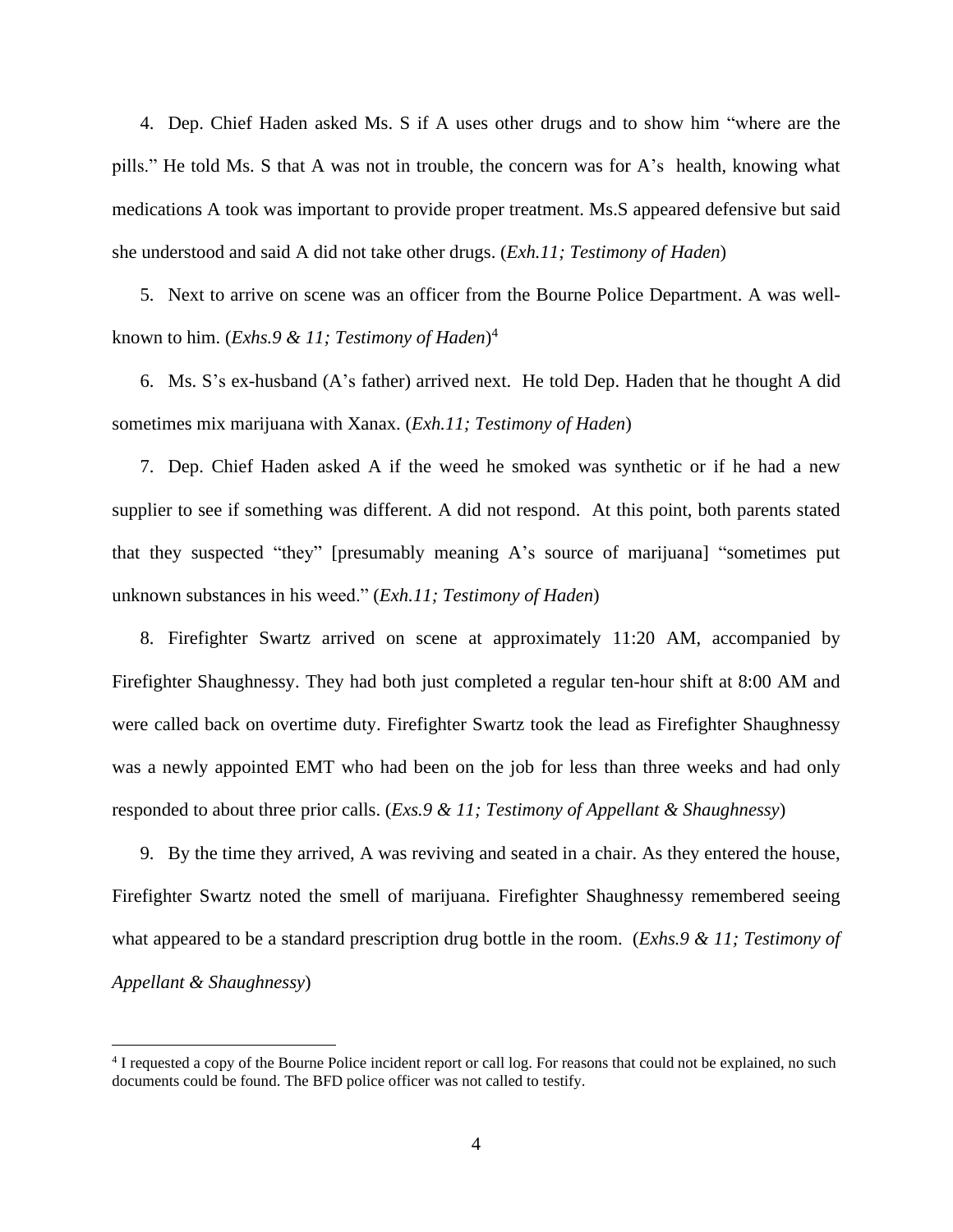10. Firefighter Swartz received a "brief rundown" from Dep. Chief Haden who relayed his observations and information received about A's marijuana use and history of seizures (which did not specifically mention epilepsy) and what A's father had reported to Dep. Chief Haden about A possibly mixing marijuana with Xanax. (*Exh.11;Testimony of Appellant & Haden*)

11. Firefighters Swartz and Shaughnessy applied a cervical collar to A's neck and moved him by stretcher to the ambulance. (*Exhs.6 through 9; Testimony of Appellant & Shaughnessy*).

12. While Firefighters Swartz and Shaughnessy were administering medical aid, Dept. Chief Haden conferred with the BPD officer on scene and "we were in agreement that the patient most likely took something else due to his current medical status". He "looked around a bit more with the [police officer] for any more things he might have taken . . . however, we were all unable to find anything else in his room that would help the hospital determine what was going on." Dep. Chief Haden then cleared the scene. (*Exh.11;Testimony of Haden & Shaughnessy*)

13. Firefighter Swartz and Shaughnessy transported A to the nearest hospital. As the senior man and only paramedic (Shaughnessy was licensed only at the EMT level), Firefighter Swartz rode alone in the back of the ambulance with the patient and Firefighter Shaughnessy was the driver. (*Exh.9; Testimony of Swartz and Shaughnessy*)

14. While en route, as part of continuing care, Firefighter Swartz asked A some routine questions to identify any issues that would be important for the receiving hospital to know. This included asking him if he had any illegal substances in his possession, which A denied. Firefighter Swartz then told A something to the effect that his "actions had consequences for everybody involved" and he needed to "grow up" and stay off risky drugs. (*Exh.9; Testimony of Swartz & Shaughnessy*)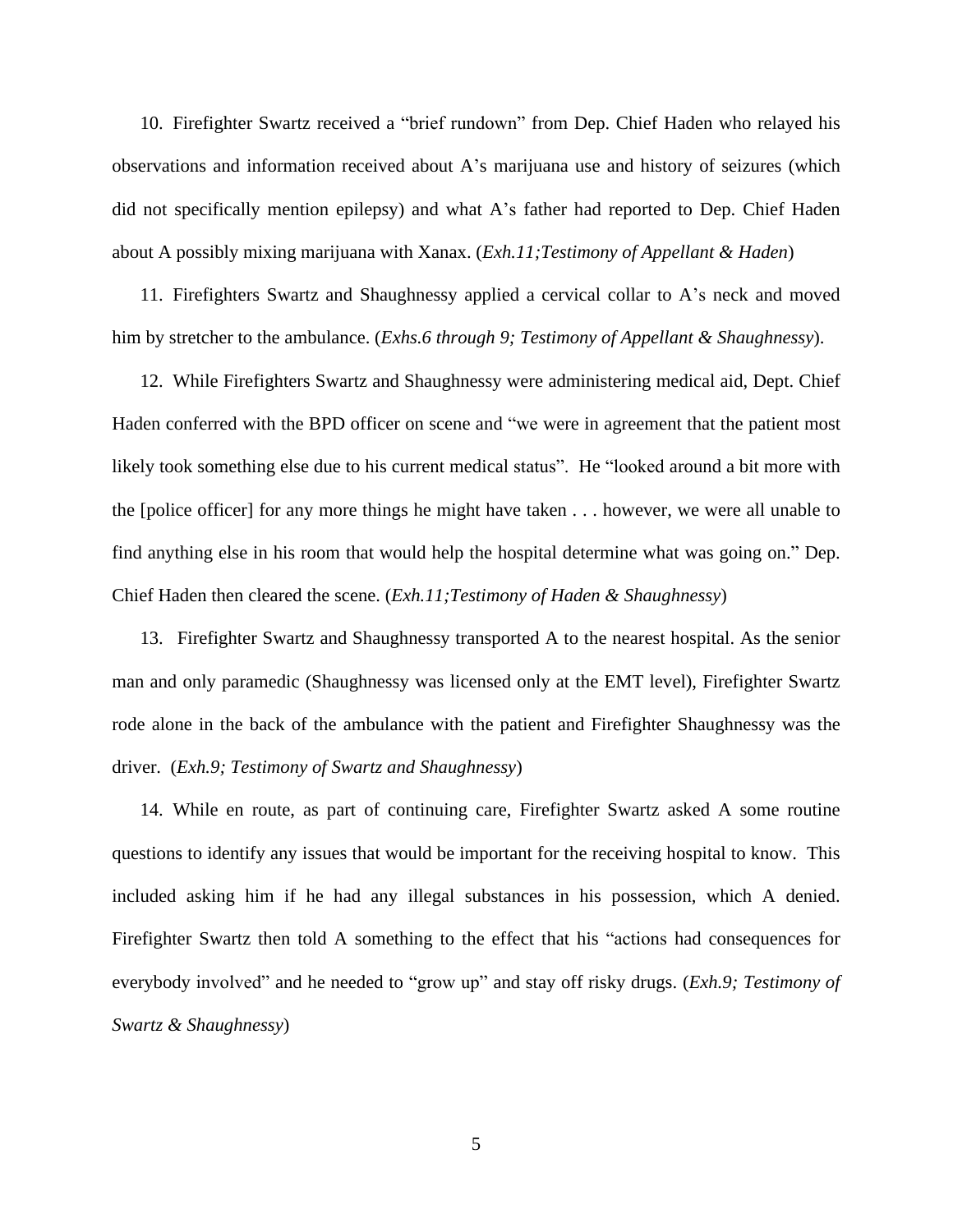15. The ambulance arrived at the hospital at 11:52 am. After transferring the patient to an Emergency Department gurney, Firefighter Swartz completed his "run report" (also known as the ImageTrend Report or Standard Ambulance Report Form [SARF]). The two firefighters then headed to the hospital coffee shop. They passed A's bed in the hallway and stopped to exchange pleasantries. (*Exh.8; Testimony of Appellant & Shaughnessy*)

16. The evidence is undisputed that, up to this point, only "standard patient care" was involved in the call and that the SARF was a complete and accurate account of that care. 5 (*Exhs.6 through 9; Testimony of Appellant, Haden, Weeks & Shaughnessy*)

17. Ms. S was sitting on the gurney facing her son, caressing him. Firefighter Swartz stood in front of them alongside the bed. Firefighter Shaughnessy was about 10 feet away facing the foot of the bed. Ms. S said: "He's a good kid" and Firefighter Swartz replied: "Yes, he's a good kid." He told Ms. S that A reminded him of his own stepson who had "similar" issues in the past and told her what he had said to A in the ambulance, adding "if that's what he wants to do maybe he should be on his own" or words to that effect. (*Exh.8; Testimony of Appellant & Shaughnessy*)

18. Upon hearing what Firefighter Swartz said to Ms. S., Firefighter Shaughnessy distanced himself from any further conversation and could no longer see or hear what Firefighter Swartz, Ms. S or A did or said. (*Exh.8;Testimony of Shaughnessy*)

19. After leaving Ms. S and A, while at the coffee shop. Firefighter Swartz said he thought he was "uniquely" suited to have handled the call with A because of his [Firefighter Swartz's] experience with his stepson and believed he had a good "rapport" with Ms. S and patient A. Firefighter Shaughnessy did not respond. (*Testimony of Appellant & Shaughnessy*)

<sup>&</sup>lt;sup>5</sup> The SARF contains an accurate report of the call, save for a scrivener's error that A was 17 (not 18), attributable to what had been relayed to Firefighter Swartz from dispatch. (*Exhs.6, 7, 9 & 11; Testimony of Swartz & Haden*)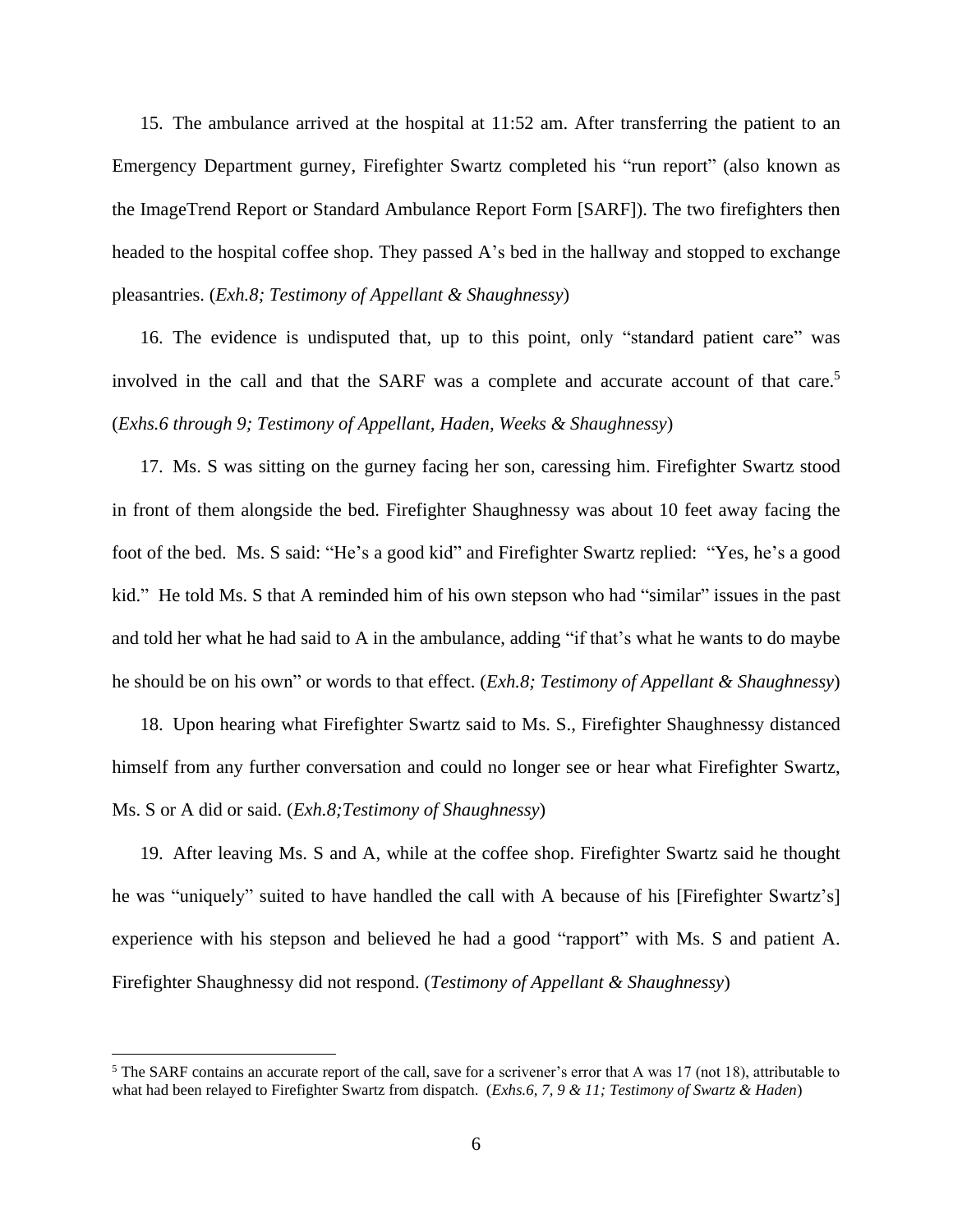# The Citizen's Complaint

20. Two days later, on January 30, 2018, Fire Chief Sylvester received an e-mail from Ms. S

which stated:

I am not sure if you are the correct person regarding a complaint about EMT/paramedic Hello [sic] Pomar. I'm not sure if that is the correct spelling of his name.  $\frac{67687}{121}$  I will start by saying my child (18 years old) had 4 seizures since May of 2017. His seizures have happened in town or at my home in [a section of Bourne]. This was the first time I was present for one [,] which was devasting (sic?) for me to watch as a mother. My son smokes weed for chronic stomach pain. your [sic] staff has developed an attitude that my son is some sort of drug addict. During the chaos at my house on this past Sunday one of the EMT's (not sure if it was Hello) asked my son, who was still UNCONSCIOUS mind you. "where the pills were?!?" There were NO pills nor have there ever been in my sons [sic] possession or home.

I did not ride in the ambulance with my son but met them at the same time at ER. While waiting to see the ER doctor, Hello comes over to me and informs me he decided to give my son a lecture in the ambulance mind you !!! about "being a man". I was too stressed and overwhelmed to question it at the time. Hello then tells me "if he wants to do what he wants he should get his own place and act like a man." I just looked puzzled at my son after Hello walked away. My son told me that this employee, Hello thought it was professional and ethical to accuse my son of doing heroin. I was and still am floored that Hello would even think it was in any way ok to make a judgment on my son. My son has never touched heroin in his life and his blood work from his most recent ER this Sunday showed ZERO drugs. you might want to let your judgmental staff [sic] about that. My son had epilepsy and his seizures have NOTHING to do with drugs. I am just beyond disgusted that an employee who is supposed to help and support the public during emergencies treated my family this way.

For the record, myself and my children have grown up in this town where my dad was a firefighter/Captain, my Uncle was on BFD, my cousin is on the BPFD(sic?), as well as many others I consider family and we were raised to help people and cast judgments aside. I really pray you speak to this specific employee regarding his behavior as this is only my first complaint regarding this but won't be my last.

 Kindly, [Ms. S] Sent from my iPhone

(*Exh.10*)

<sup>6</sup> Ms. S said she identified the Firefighter as "Hello Pomar" because, after talking to her father, who had worked at the BFD, he told her "it sounds like him". (Testimony of Ms. S) At some point prior to the Commission hearing, Firefighter Pomar had left the BFD for reasons that were not explained. (*Testimony of Appellant*)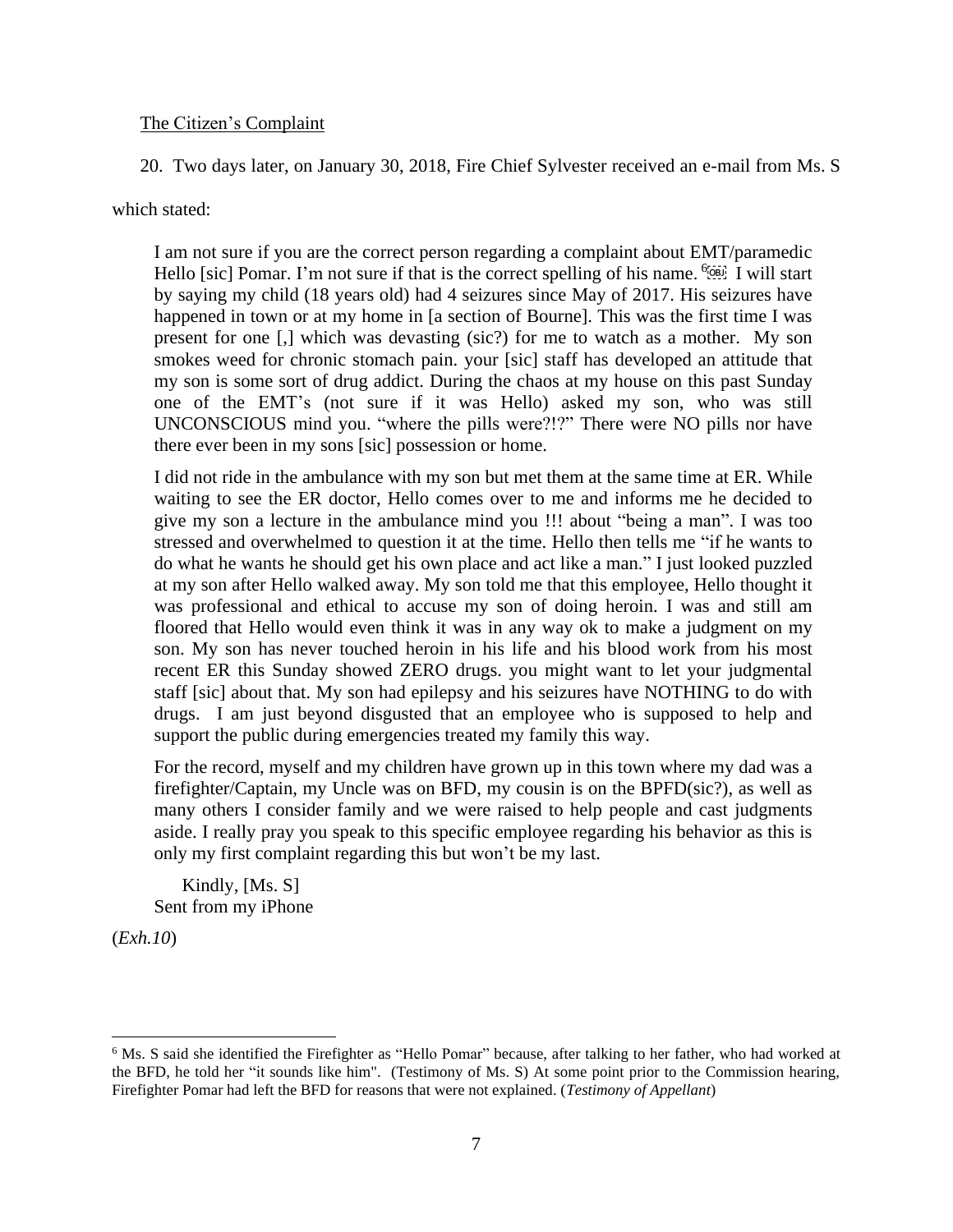## The Internal Investigation

21. On January 30, 2018, the day Chief Sylvester received the email from Ms. S, Firefighters Swartz and Shaughnessy were working another overtime shift together. They were at the Falmouth Hospital when they were contacted by someone in the BFD command staff (not Chief Sylvester or any of the BFD witnesses who testified at the Commission hearing). They were asked, through Dep. Chief Haden, to provide a written report about the incident on January 28, 2018. They did not learn about Ms. S's email until two days later. (*Testimony of Appellant, Shaughnessy, Haden & Weeks*)

22. The two firefighters discussed what to write in the report and discussed the matter with their union representative who had called them to ask what they were going to do about writing a report. They all agreed that, since all of the details about the call are accurately contained in the SARF, that is what their reports should state. (*Testimony of Appellant & Shaughnessy*)

23. When the two firefighters returned to the fire station, Firefighter Shaughnessy prepared a one paragraph report along the lines suggested by Firefighter Swartz. The report stated:

01/30/18 To: Chief Norman Sylvester Bourne Fire Department

"On 01/28/2-18 firefighters Swartz and Shaughnessy called in for department recall at Station 1. While remaining on duty they responded to a reported seizure at [address redacted] at 11:09. Patient was found to be a 17 year old male requiring transport to the hospital. All details and instances relating to the matter there-of are located in the [SARF] written by FF Swartz. Upon conferring and re-reading the report, both FF Shaughnessy and FF Swartz agreed that the report was written both truthfully and accurately and contained all details pertinent to this call.

Respectfully, FF Shaughnessy

(*Exh.7; Testimony of Shaughnessy*)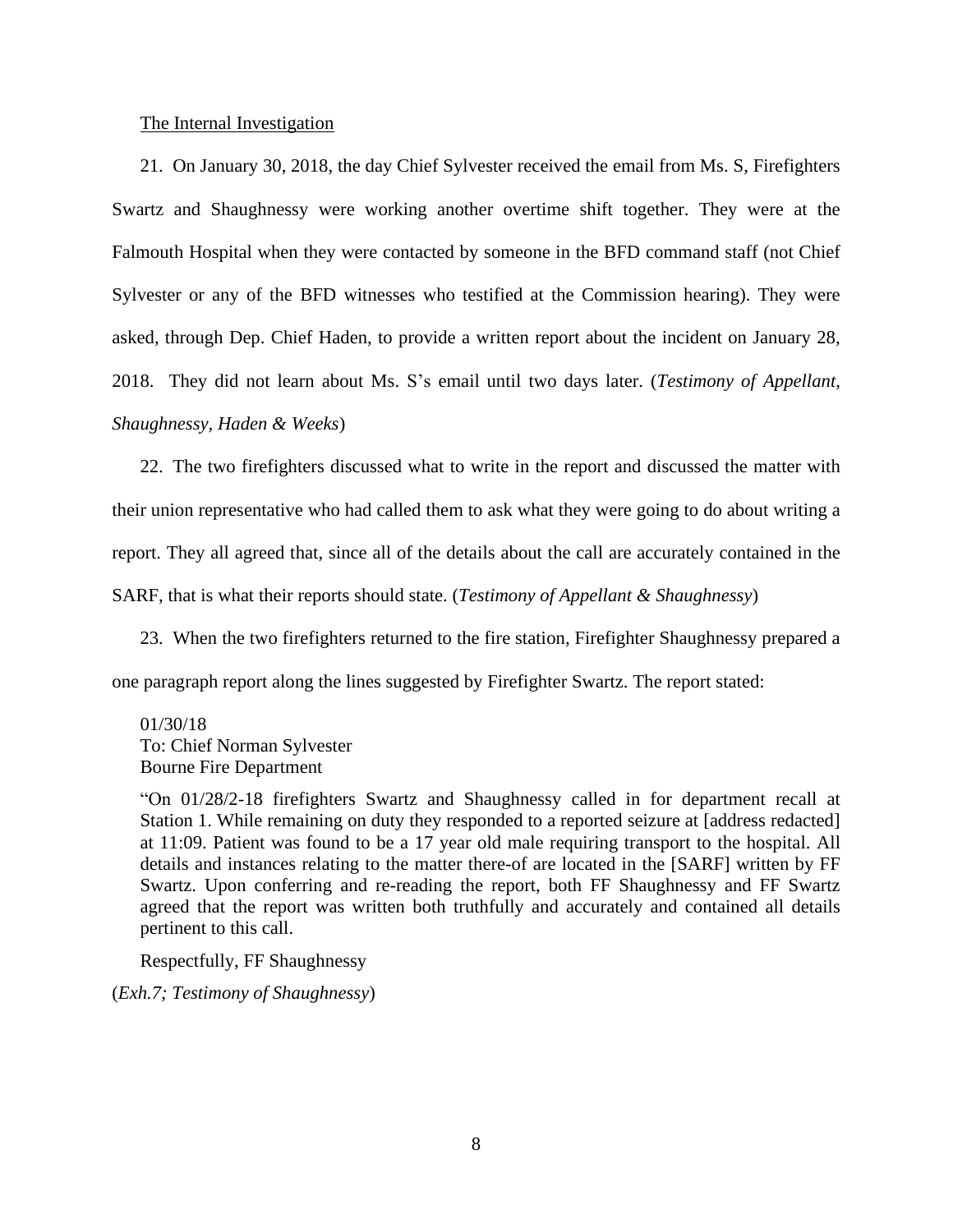24. Firefighter Shaughnessy showed his draft to Firefighter Swartz who said it looked good and told him to print out a duplicate and they would both sign and submit identical reports, which they did. (*Exhs.7 & 8; Testimony of Appellant & Shaughnessy*)

25. Later that evening, the union representative called Firefighter Swartz again and asked: "Did you or did you not say you were Julio?". Firefighter Swartz laughed and said: "Is that what it is about?" but the union representative did not answer him. (*Testimony of Appellant*)

26. According to BFD Assistant Chief Cody (second in command at the BFD), of the 25 to 30 written complaints that he personally handled from 2004 to 2018, there had been no prior instances in which he did not provide a firefighter who had been named in a citizen complaint a copy of the complaint before requiring a written statement from the firefighter regarding the allegations of the complaint. (*Testimony of Cody*)

27. On February 1, 2018, Firefighter Swartz, then working his regular duty shift, was ordered to report for a meeting with Chief Sylvester. His regular shift group commander, Deputy Chief Paul C. Weeks, also was present. (*Testimony of Appellant & Weeks*)

28. Firefighter Swartz was asked to "expand and describe in more detail what had transpired during the transport of this patient [A]." He focused on "patient care in detail", including the "questions regarding any substances being used to determine the patient's condition." Chief Sylvester had read selected excerpts from Ms. S's email which mentioned BFD Firefighter Pomar, and, based on what his union representative had said, Firefighter Swartz also addressed what he thought was the main confusion that troubled Chief Sylvester, telling him: "I would never in all eternity introduce myself other than as who I am." The Chief asked: "So you stick by your statement" and Firefighter Swartz said: "Yes", believing that, based on what he knew, he had not done anything inappropriate or that needed any more explanation. At some point,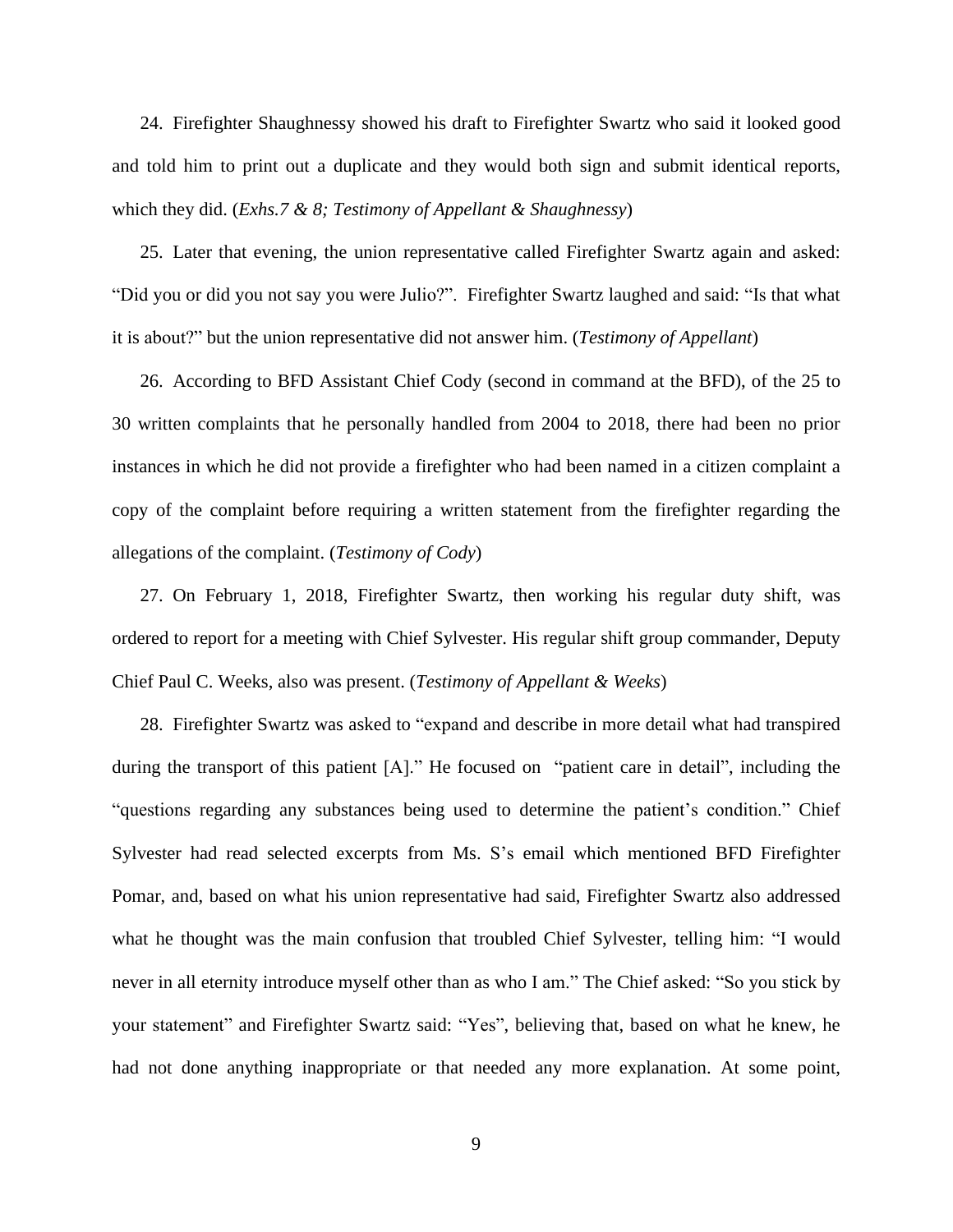Firefighter Swartz asked Dep. Chief Weeks (who said little during the meeting) what "was this about", to which Dep. Chief Weeks replied: "It's something we don't want to get to the town and see it on Facebook", or words to that effect. (*Testimony of Appellant & Weeks*)

<sup>29.</sup> At the end of the meeting, Chief Sylvester made a comment to Firefighter Swartz: "Am I here for you now?" (*Testimony of Appellant*) 7

30. Firefighter Swartz went back on duty, responding to an emergency medical call shortly after leaving the meeting. (*Testimony Appellant*)

31. Firefighter Shaughnessy was then called in for an interview with Chief Sylvester and Dep. Chief Weeks. (*Testimony of Shaughnessy & Weeks*)

32. Firefighter Shaughnessy was asked the same question posed to Firefighter Swartz – what happened during the January 28, 2018 call and initially gave essentially the same answer that Firefighter Swartz had given. However, he was then asked a specific question that was not asked of Firefighter Swartz: whether there was anything said to A or the mother during the call. As Firefighter Shaughnessy began to explain the interaction in the hospital hallway, Chief Sylvester interrupted and said he wanted him to put it in writing. He ordered Firefighter Shaughnessy to submit an addendum to his report setting forth the details of the conversation in the hospital hallway. Deputy Chief Weeks escorted Firefighter Shaughnessy to his (the Deputy's) office, where Firefighter Shaughnessy typed out an amendment to his original report and delivered it to Chief Sylvester. (*Exh.8; Testimony of Shaughnessy & Weeks*) 8

 $7$  Chief Sylvester's comment refers back to a criticism Firefighter Shaughnessy made at a meeting of the department in September 2017 that Chief Sylvester had not done enough to prevent the tragic death of a firefighter with whom Firefighter Swartz was regularly partnered.(*Testimony of Appellant*)

<sup>8</sup> Firefighter Shaughnessy's amendment combines what was said to Ms. S and A, and what the two firefighters discussed privately. I also find that the words used by Firefighter Shaughnessy are, for the most part, paraphrasing or characterizing and do not represent what he heard verbatim. (*Exh.9; Testimony of Appellant & Shaughnessy*)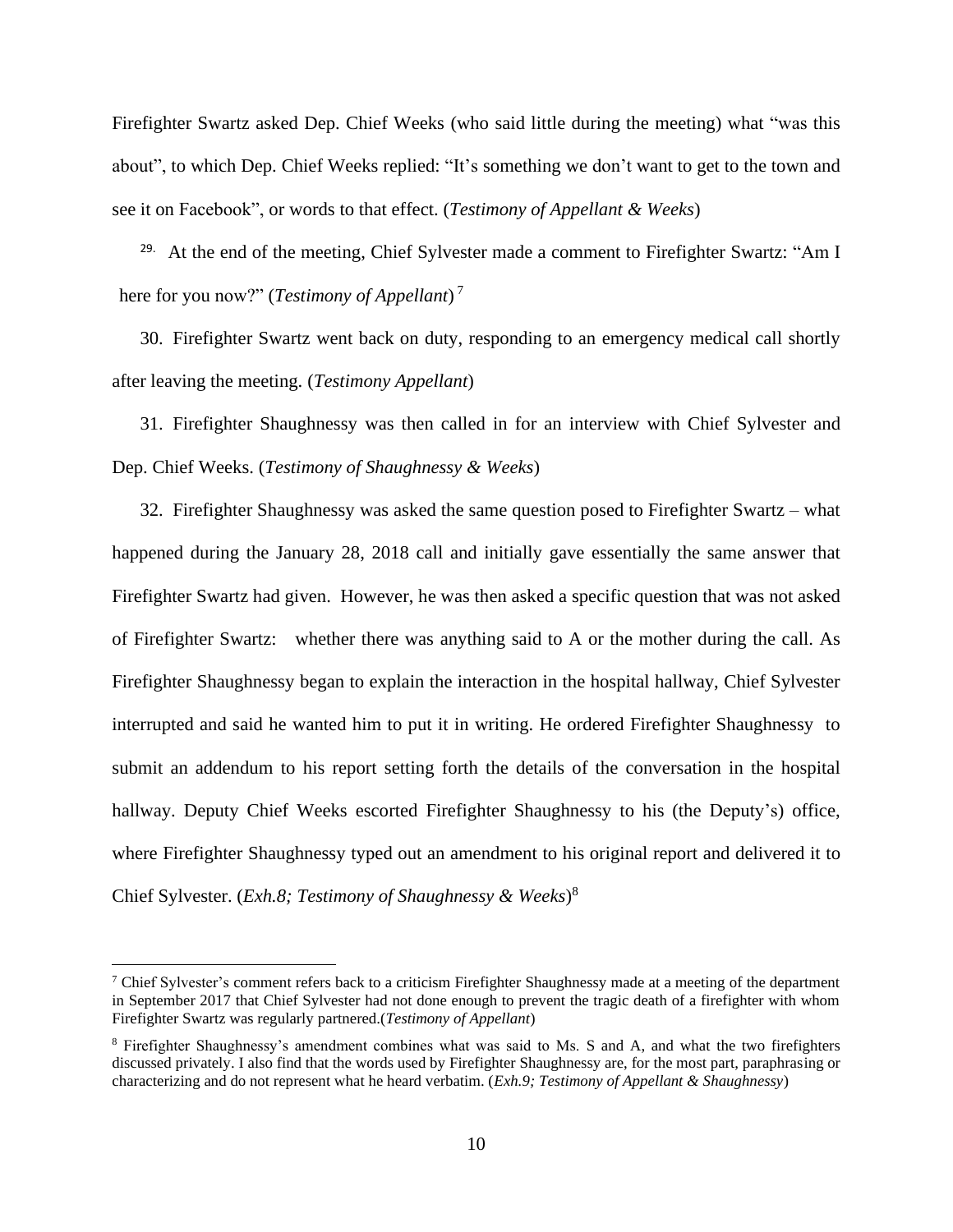33. Meanwhile, Firefighter Swartz had returned from his medical call. As he walked into the station, he was met by off-duty BFD Lt. Shawn Silvia who told him that Chief Sylvester was going to fire him "for lying during a fire department investigation" and then escorted Firefighter Swartz into the Chief's office for a second meeting of the day. (*Testimony of Appellant*)

34. Lt. Silvia took a copy of Ms. S's email from Chief Silvester's desk and gave it to Firefighter Swartz. After reading the email, Firefighter Swartz asked for a copy of "his SARF" which Lt. Silvia provided. Firefighter Swartz held up the email and the SARF and asked Chief Sylvester if he had a chance to read them, to which the Chief said "Yes." Firefighter Swartz then asked: "What is going on here?" The Chief repeated his question: "What happened?" and Firefighter Swartz said: "I acknowledged the mother." Chief Sylvester said: "Thank you, we're done here" and that ended the meeting. (*Testimony of Appellant*)

35. Moments after the second meeting with Chief Sylvester ended, Dep. Chief Weeks verbally informed Firefighter Swartz that he was being relieved of duty and placed on paid administrative leave. (*Testimony of Appellant, Weeks & Cody*)

36. Firefighter Swartz and Firefighter Shaughnessy did not cross paths on February 1, 2018, as they worked out of different stations that day, and they were not in contact again until the Commission hearing. Firefighter Swartz first learned about Firefighter Shaughnessy's amended report after it was provided to his union representative sometime in March 2018 (*Testimony of Appellant & Shaughnessy*)

37. By letter dated April 13, 2018 from Fire Chief Sylvester, Firefighter Swartz was informed that a hearing would be held before a hearing officer designated by him to address the Chief's request that he be terminated from employment with the BFD for his misconduct "when you interacted with a patient and his mother at a hospital", for being "untruthful when you were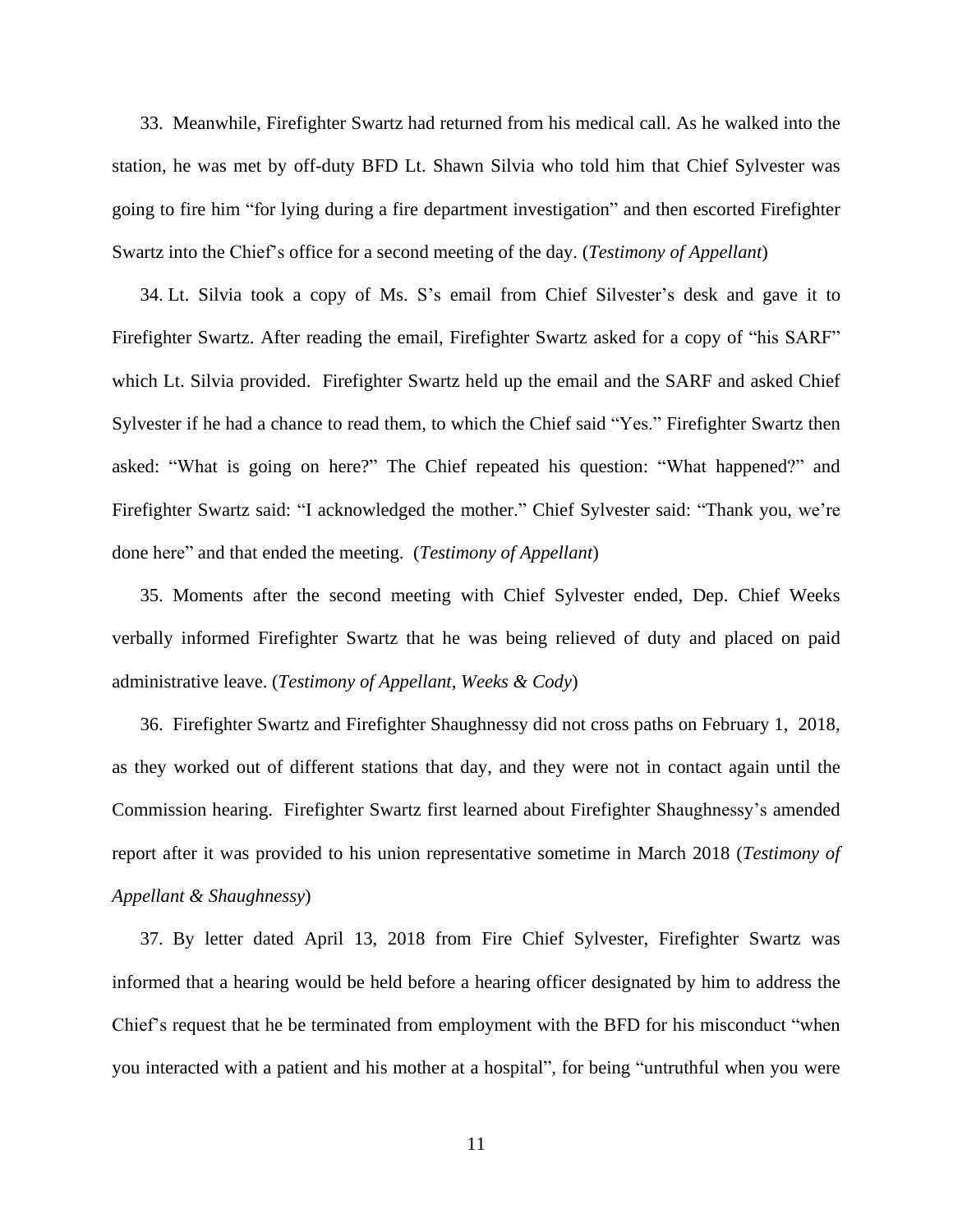ordered to provide a report regarding the incident and that you made misrepresentations about what happened during the incident" and for being "discourteous and insolent to a member of the public at the incident on January 30, 2018 (sic)." (*Exh.3*)<sup>9</sup>

38. On May 14, 2018, a hearing was held before the Fire Chief's designated hearing officer on the charges enumerated in the Chief's April 13, 2018 letter. The parties stipulated to the introduction of nine (9) exhibits [Exhs.1, 3  $\&$  6 through 12, entered in this appeal]. The BFD called four (4) witnesses [Ms. S, Assistant Fire Chief Cody, Deputy Fire Chief Weeks and Firefighter Shaughnessy]. Firefighter Swartz did not testify and called no witnesses. (*Exh.4*)

39. On August 17, 2018, the hearing officer submitted his report, which found that Firefighter Swartz had engaged in all of the alleged misconduct for which he was charged in the April 13, 2018 letter. The hearing officer concluded that the alleged misconduct violated the BFD's Rules and Regulations, Professional Conduct, Rule Twelve, Section 7 ("No employee shall be untruthful or make an intentional misrepresentation in matters affecting the department or its employees"); Section 8 ("conduct of an employee, which is prejudicial to good order, is prohibited"); Section 18 ("No employee shall be discourteous, rude or insolent to any member of the public or department employees"); and Section 19 ("Any type of misconduct that reflects discredit upon an employee as a department member, or upon his fellow employees, or upon the fire department is prohibited.") (*Exh.4*)

40. By letter dated August 22, 2018, Fire Chief Sylvester informed Firefighter Swartz that, after reviewing the hearing officer's report, he found that the charges against him have been substantiated and, as a result, his employment with the BFD was terminated, effective immediately. (*Exh.5*)

<sup>9</sup> The Fire Chief's letter superseded a prior letter from the Bourne Town Administrator to the same effect. (*Exh.2*) There is no dispute the Fire Chief is the Appointing Authority over members of the BFD.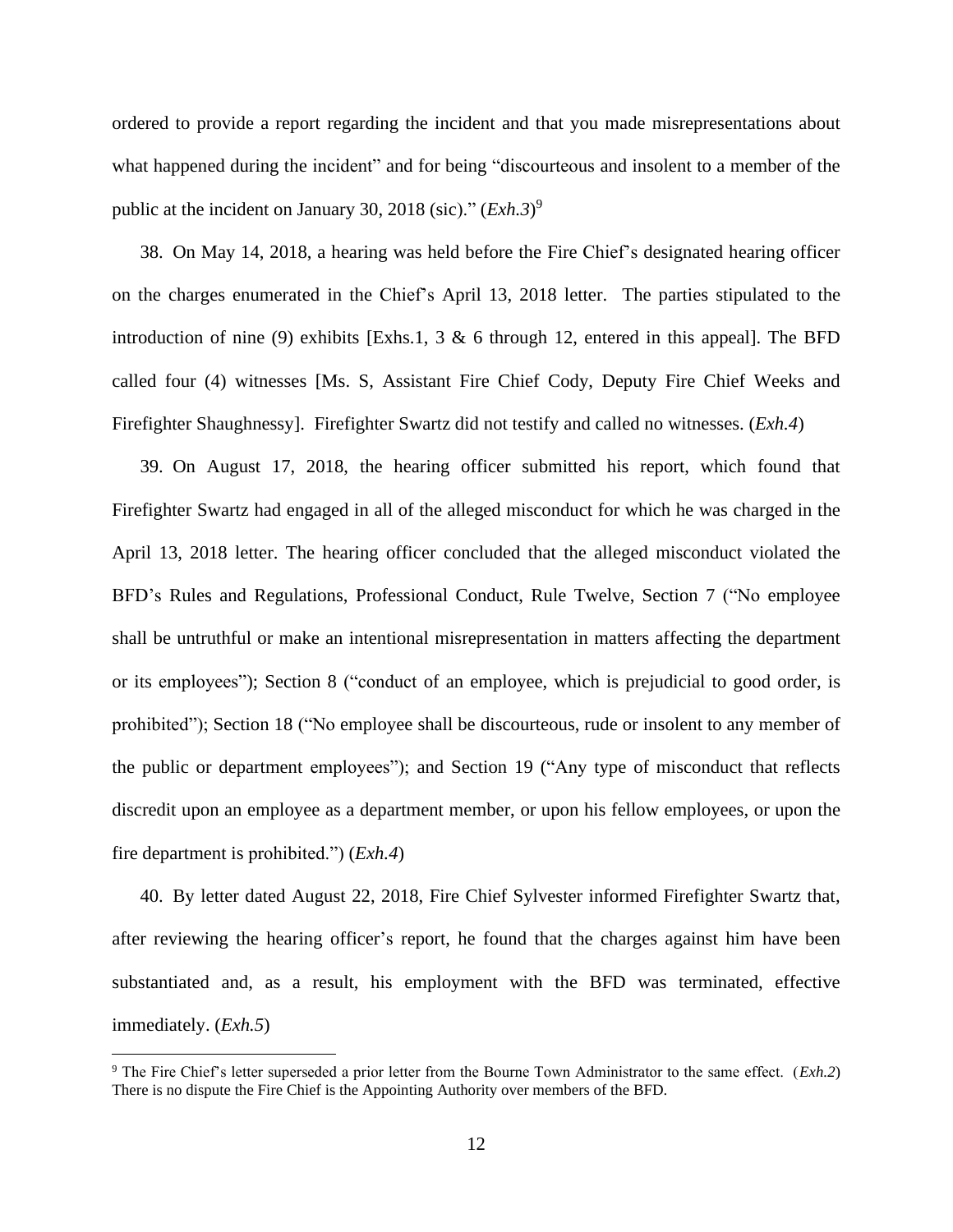41. On August 23, 2018, the Appellant made a timely appeal to the Commission from the BFD decision. (*Claim of Appeal*)

#### Appellant's Retirement

42. On or about March 1, 2018, Firefighter Swartz submitted a "Member's Application for Disability Retirement" to the Barnstable County Retirement Board (BCRB). (*Exh.18*)

43. On August 24, 2018, the Appellant filed an "Application for Voluntary Superannuation Retirement" with the Barnstable County Retirement Board (BCRB). (*Exh.13*)

44. On or about October 23, 2018, the BCRB received a Certificate of the Regional Medical Panel (Certificate) of the Public Employee Retirement Administration Commission (PERAC), which certified by unanimous agreement of the three-member physician panel that the Appellant was "mentally or physically incapable of performing the essential duties of his or her job" and that his incapacity is "likely to be permanent". (*PH20*)

45. As stated in the Certificate, the standard specified by PEREC for considering an applicant for disability retirement permanently disabled requires a finding that disability "will continue for an indefinite period of time which is likely never to end though recovery at some remote, unknown time is possible. If the medical panel is unable to determine when the applicant will no longer be disabled, they must consider the disability to be permanent. However, if the recovery is reasonably certain after a fairly definite time, the disability cannot be classified as permanent." (*Exh.PH20*)

46. At the regular meeting of the BCRB on November 27, 2018, the BCRB voted 5-0 to approve the Appellant's accidental disability retirement application, subject to further review by PERAC. (*Exh.14*)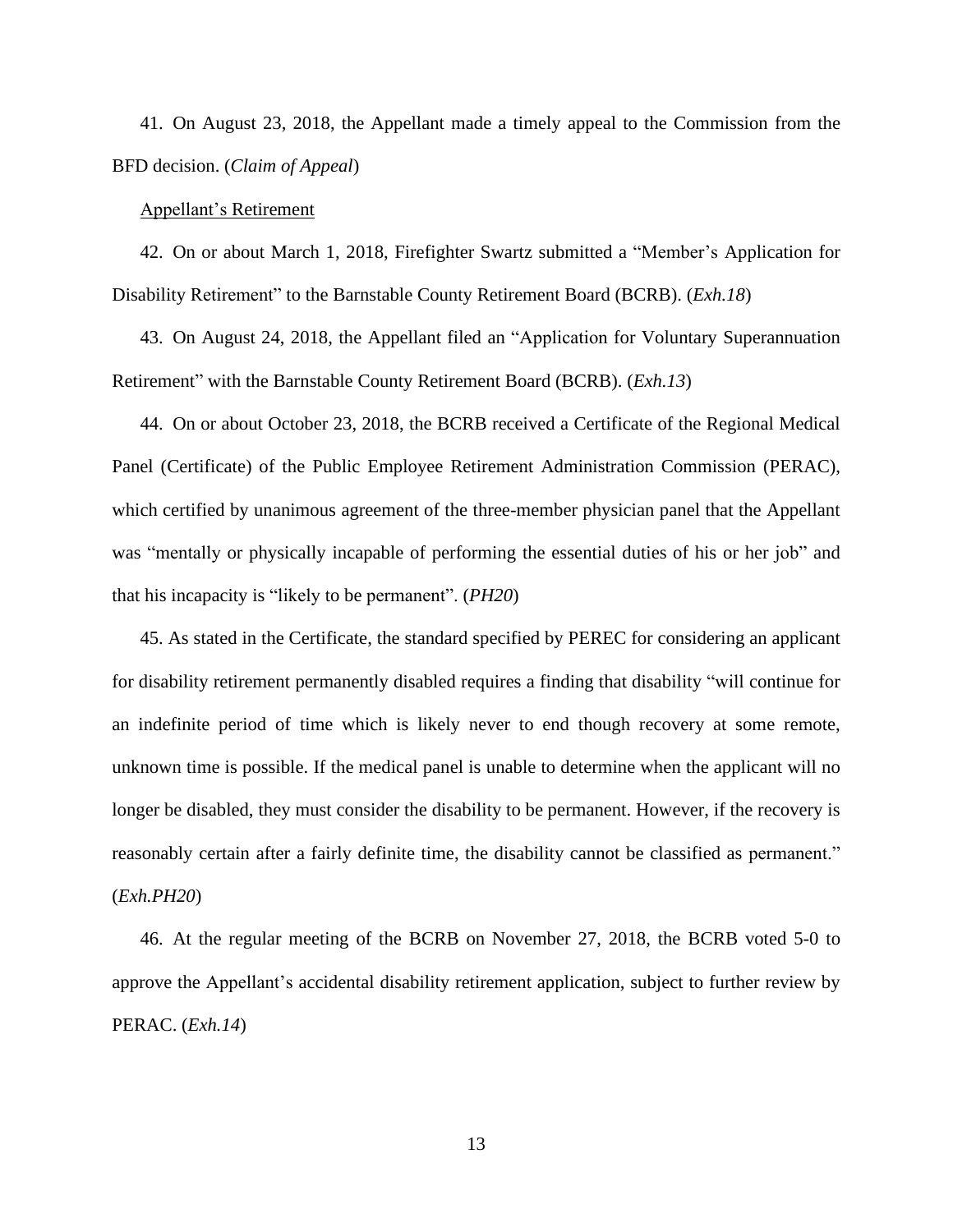47. On May 23, 2019, PERAC remanded the Appellant's application for disability retirement to the BCRB for further findings to establish, by substantial evidence, that the Appellant's disability was not the result of a "bona fides" personnel action or, if it was, that the BFD's treatment of the Appellant constituted "intentional infliction of emotional distress". Absent sufficient proof of those facts, PERAC advised that the Appellant's application for disability retirement would not be approved. (*Exh.16*)

48. As of the date of the Commission hearing, the Appellant's disability retirement application remained under review by the BCRB. According to counsel, the BCRB subsequently denied the application and the Appellant appealed that denial to the Contributory Retirement Appeals Board (CRAB), where it is pending a hearing. (*See email from Appellant's Counsel, dated 6/14/2021*)

49. At the Commission hearing, the Appellant was not completely certain when, or whether, he would be able to return to duty with the BFD. (*Testimony of Appellant*) 10

50. The Appellant is receiving ordinary (superannuation) retirement benefits, effective as of August 24, 2018. (*PH21; Testimony of Appellant*)

#### **APPLICABLE LEGAL STANDARD**

Sections 41 to 45 of G.L. c. 31 allow discipline of a tenured civil servant for "just cause" after due notice, a hearing (which must occur prior to discipline other than a suspension from the payroll for five days or less), and a written notice of the decision that states "fully and specifically the reasons therefor." G.L.c. 31, § 41. An employee aggrieved by such disciplinary action may appeal to the Commission, pursuant to G.L. c. 31,  $\S$  42 and/or  $\S$  43, for de novo

<sup>&</sup>lt;sup>10</sup> During a deposition on August 21, 2019 given by the Appellant in a federal civil action brought against Chief Sylvester and Bourne, the Appellant was asked if he were "offered to be reinstated to the BFD would he accept that?", he responded: " I haven't made up my mind yet" but he had a "fleeting thought" that it might interest him in returning to the BFD. (*Exh.17*)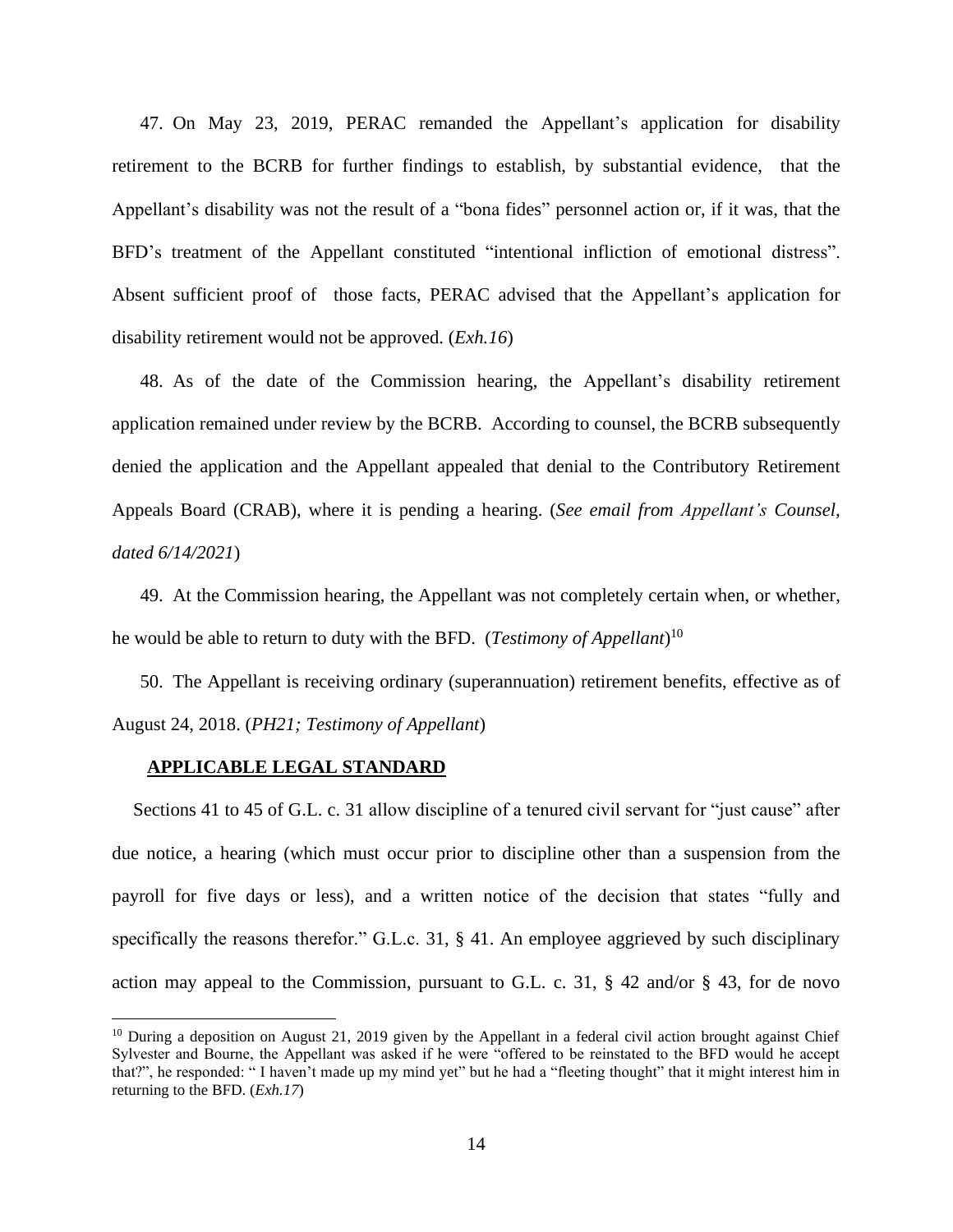review by the Commission "for the purpose of finding the facts anew." Town of Falmouth v. Civil Service Comm'n, 447 Mass. 814, 823 (2006). As prescribed by G.L. c. 31, § 43, ¶ 2, the Appointing Authority bears the burden of proving "just cause" for the discipline imposed by a preponderance of the evidence.

"*If the commission by a preponderance of the evidence determines that there was just cause for an action taken against such person it shall affirm the action of the appointing authority, otherwise it shall reverse such action and the person concerned shall be returned to his position without loss of compensation or other rights*; provided, however, if the employee, by a preponderance of evidence, establishes that said action was based upon harmful error in the application of the appointing authority's procedure, an error of law, or upon any factor or conduct on the part of the employee not reasonably related to the fitness of the employee to perform in his position, said action shall not be sustained and the person shall be returned to his position without loss of compensation or other rights. The commission may also modify any penalty imposed by the appointing authority." (*Emphasis added*)

The Commission determines just cause for discipline by inquiring "whether the employee has been guilty of substantial misconduct which adversely affects the public interest by impairing the efficiency of public service." School Comm. v. Civil Service Comm'n, 43 Mass. App. Ct. 486, 488, rev. den., 426 Mass. 1104 (1997); Murray v. Second Dist. Ct., 389 Mass. 508, 514 (1983).

The Commission is guided by "the principle of uniformity and the 'equitable treatment of similarly situated individuals' [both within and across different appointing authorities]" as well as the "underlying purpose of the civil service system 'to guard against political considerations, favoritism and bias in governmental employment decisions.'" Town of Falmouth v. Civil Service Comm'n, 447 Mass. 814, 823 (2006) and cases cited. See also Town of Brookline v. Alston, 487 Mass. 278 (2021) (analyzing broad scope of the Commission's jurisdiction to enforce basic merit principles under civil service law); Commissioners of Civil Service v. Municipal Ct., 359 Mass. 211, 214 (1971) (appointing authority must provide "adequate reasons sufficiently supported by credible evidence, when weighed by an unprejudiced mind; guided by common sense and by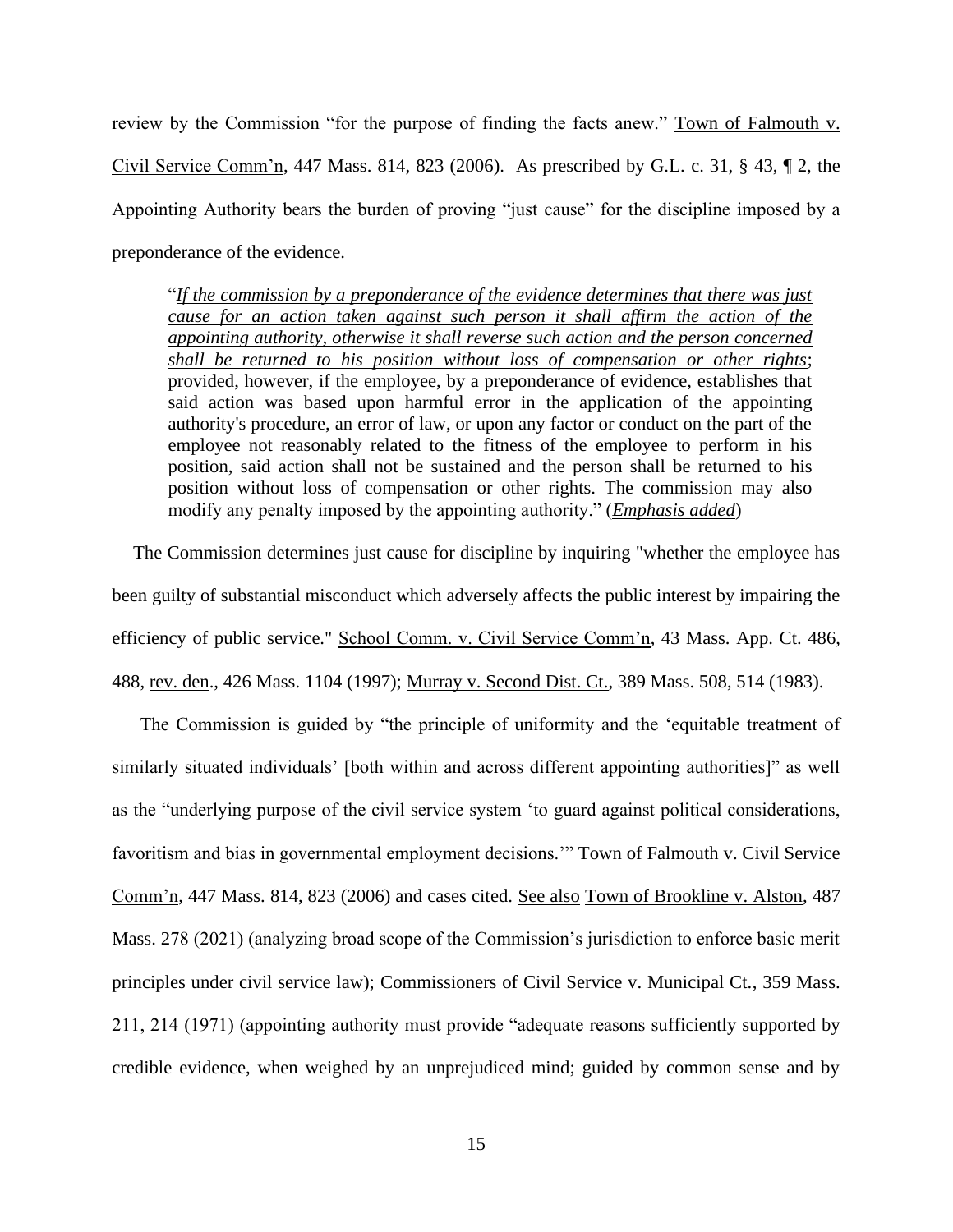correct rules of law" for discharge of public employee), citing Selectmen of Wakefield v. Judge of First Dist. Ct., 262 Mass. 477, 482 (1928) (justification for discharge of public employee requires proof by a preponderance of evidence of "proper cause" for removal made in good faith). It is also a basic tenet of merit principles, which govern the civil service system, that discipline must be remedial, not punitive, designed to "correct inadequate performance" and "[only] separating employees whose inadequate performance cannot be corrected." G.L. c. 31, §1.

Section 43 of G.L. c. 31 also vests the Commission with "considerable discretion" to affirm, vacate or modify discipline but that discretion is "not without bounds" and requires sound explanation for doing so. See, e.g., Police Comm'r v. Civil Service Comm'n, 39 Mass. App. Ct. 594, 600 (1996) ("The power accorded to the commission to modify penalties must not be confused with the power to impose penalties ab initio . . . accorded the appointing authority"). See also Town of Falmouth v. Civil Service Comm'n, 447 Mass. 814, 823 (2006), quoting Watertown v. Arria, 16 Mass. App. Ct. 331, 334 (1983).

#### **ANALYSIS**

#### **Summary**

The Commission is vested with jurisdiction to hear this appeal, notwithstanding the Appellant's subsequent retirement and pending disability retirement applications. On the merits, Bourne failed to meet its burden to establish just cause by a preponderance of the evidence to terminate the employment of the Appellant as it did not prove the charge that he had been untruthful or engaged in conduct unbecoming a firefighter, nor that the Appellant's interaction with the patient and his mother during the call, which was consistent with the standard of care required on the call, constituted conduct unbecoming a firefighter. Although the Appellant did,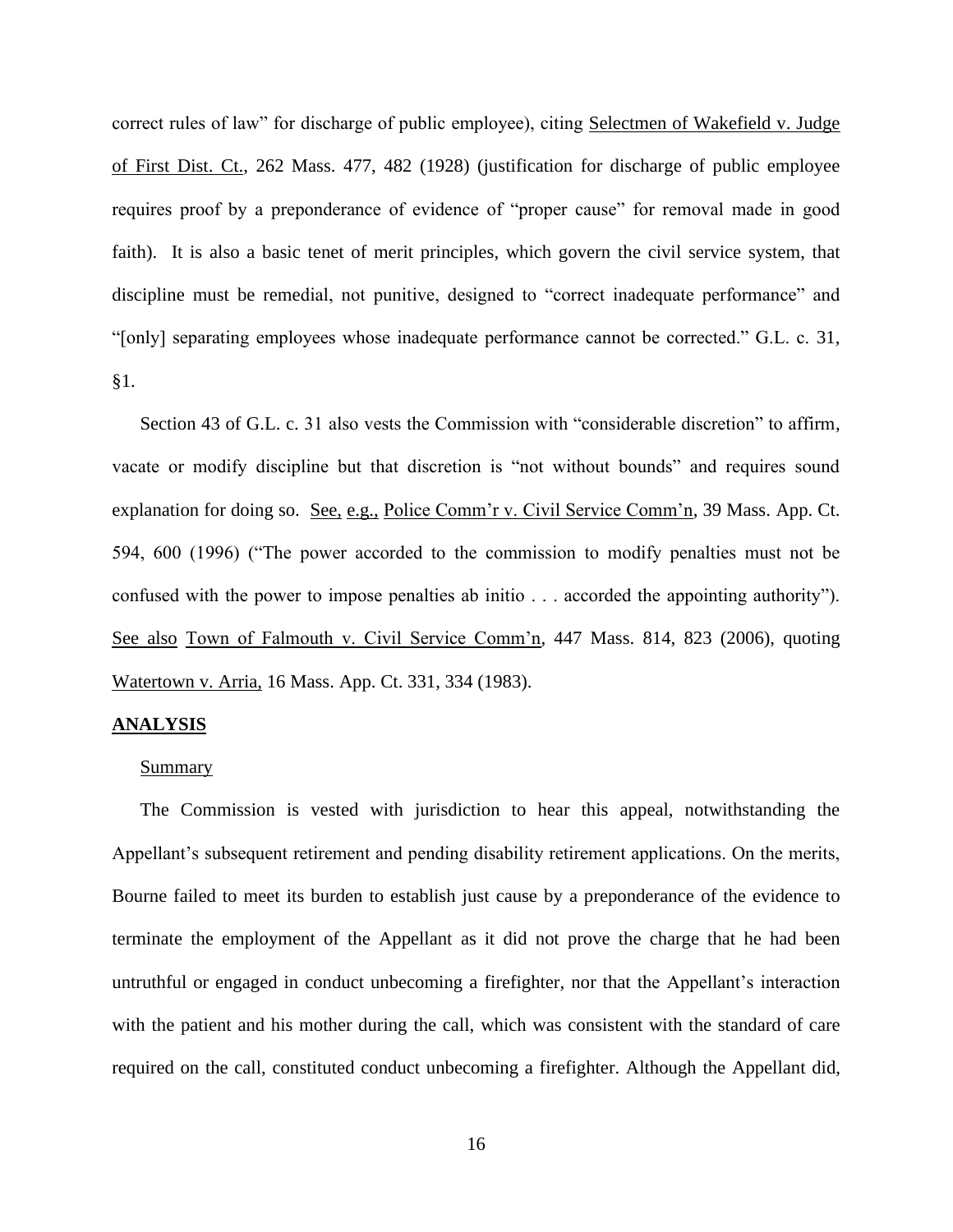inappropriately, albeit with good intention, interject certain personal opinions during his interaction with the patient and his mother after completing his assigned duties, such minor lapse of judgement does not provide just cause for termination.. Civil Service law, therefore, requires that he be reinstated to his position.

#### **Jurisdiction**

The Respondent filed two motions to dismiss this appeal on substantially identical grounds, arguing that nthe Appellant's superannuation retirement and pending disability retirement applications divest the Commission of jurisdiction because, even if the Appellant's appeal were allowed, the Commission can no longer grant the exclusive statutory relief – reinstatement – prescribed under civil service law. These motions are not well-founded and are denied.

As to the Appellant's superannuation (ordinary) retirement, his application and effective retirement date came two days *after* he was terminated. Under the well-established Commission interpretation of its jurisdiction under those circumstances, the Appellant's subsequent retirement does not divest the Commission of jurisdiction. Compare In re Boston Police Dep't Drug Testing Appeals, 26 MCSR 73, aff'd on other issues, 90 Mass. App. Ct. 462 (2016), rev. den., 476 Mass. 1104, 1106 (2016) (disciplinary appeals by terminated police officers, including one who subsequently retired), Garvin v. Department of State Police, 21 MCSR 292 (2008) (jurisdiction over retired state trooper who appealed a suspension and termination imposed prior to retirement) and Silvia v. Department of Correction, 20 MCSR 409 (2007) (jurisdiction affirmed in disciplinary appeal of employee who subsequently retired ) with Grover v. Department of State Police, 21 MCSR 153 (2008) (no jurisdiction over appeal from trooper who voluntarily retired before suspension imposed); Bishop v. Department of State Police, 23 MCSR 613 (2010)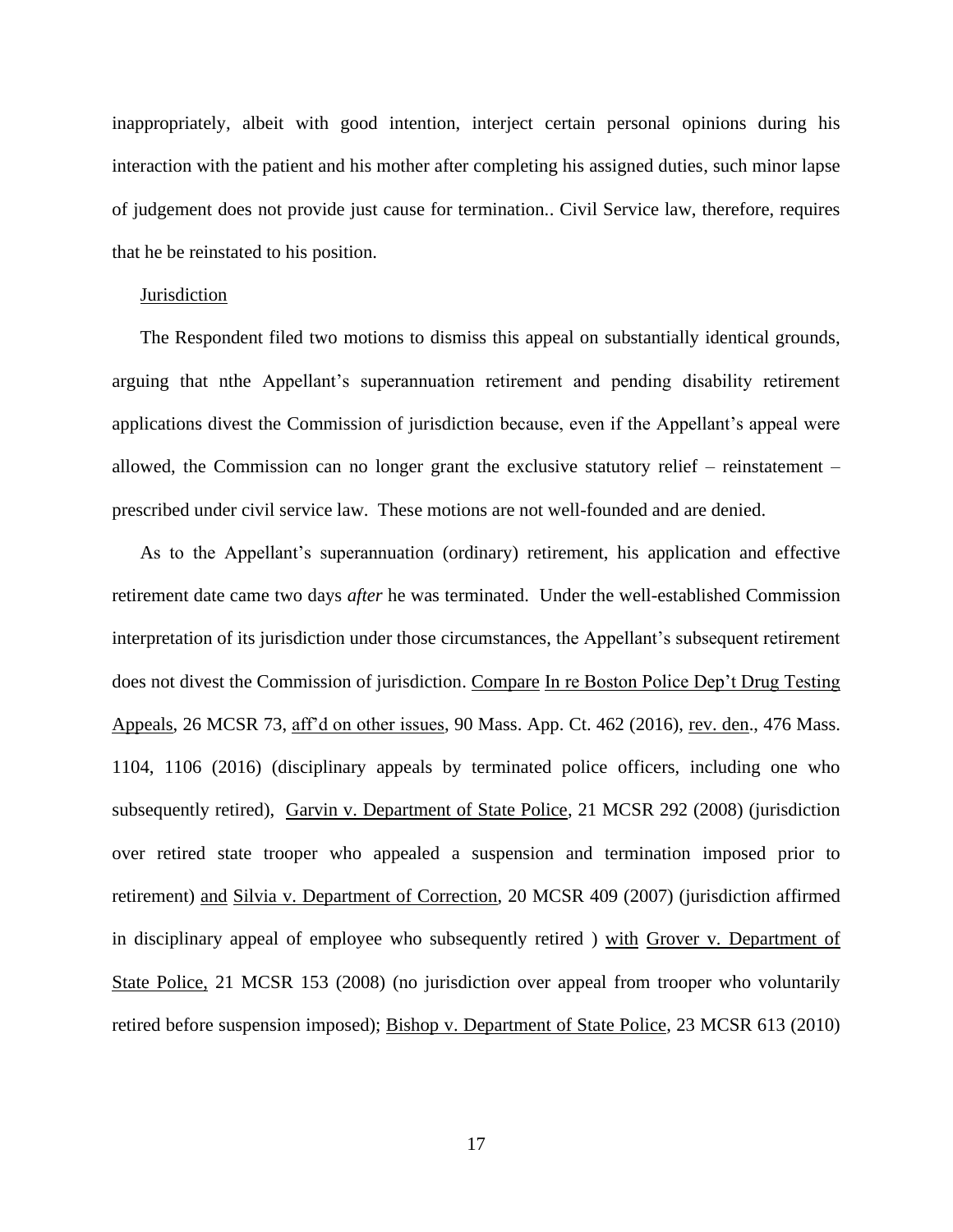(no jurisdiction over appeal when employee who chose a retroactive disability retirement date that preceded discipline) and Ford v. Town of Brookline, 20 MCSR 369 (2007) (same).

Similarly, as to the pending disability retirement application, the Motions to Dismiss also fail. That application was pending approval when the Appellant was terminated and remains pending to date. Thus, for the reasons stated above, that application does not bar the Commission from deciding this appeal.<sup>11</sup> Moreover, Section 39 of G.L. c. 31 provides a specific path for reinstatement of tenured civil service employees separated under a disability retirement:

"If a permanent employee who has become separated from his position because of disability shall be subsequently capable of employment as determined pursuant to section eight of chapter thirty-two . . . such employee shall be placed in a position in the same or similar title in the department from which he was separated . . . prior to the appointment from any civil service list; provided, however, that in the event that such placement of such employee occurs after a period of time greater than five years from the date of such separation . . . such placement right shall be subject to the completion by such employee of a retraining program established by the appointing authority and approved by [HRD]."

See also G.L. c. 32, §3(6), §8(2)(a) & §91 (provisions for full-time and part-time reinstatement

and reemployment of retired public employees). $^{12}$ 

Finally, the Commission follows the general rule that, if a condition for exercise of original jurisdiction later changes, a tribunal may elect, in the exercise of sound discretion, to retain jurisdiction to hear the matter or dismiss it. See Silva v. Department of Correction, 21 MCSR 474 (2008) and cases cited. This appeal presents an appropriate case to retain jurisdiction to

<sup>&</sup>lt;sup>11</sup> I also note that the Appellant's disability retirement appeal may be withdrawn at any time and, even were it ultimately approved, the effective date would not necessarily be retroactive.

<sup>&</sup>lt;sup>12</sup> For discussion of the interpretation and application of these statutes, which is not necessary to address for purposes of deciding the Commission's jurisdiction, but may bear on the specific form of relief that ultimately would be provided to the Appellant, see generally: Sullivan v. Town of Brookline, 435 Mass. 353 (2001); White v. City of Boston, 428 Mass. 250 (1998), appeal after remand, 57 Mass. App. Ct. 356, rev. den., 439 Mass 1103 (2003); Cournoyer v. Department of State Police, 480 Mass. 1103 (2018); McLaughlin v. City of Lowell, 84 Mass. App. Ct. 43, rev. den., 466 Mass. 1112 (2013); Cummings v. Department of Correction, 67 Mass. App. Ct. 1113 (2006)(Rule 1:28); Pomoroy v. City of Pittsfield, 30 MCSR 234 (2017); Jordan v. City of Lynn, 25 MCSR 100 (2014); Sheehan v. Town of Hudson, 19 MCSR 15 (2006); Facella v. City of Newton, 18 MCSR 43 (2005), aff'd, 69 Mass. App. Ct. 459, rev. den., 449 Mass. 1111 (2007).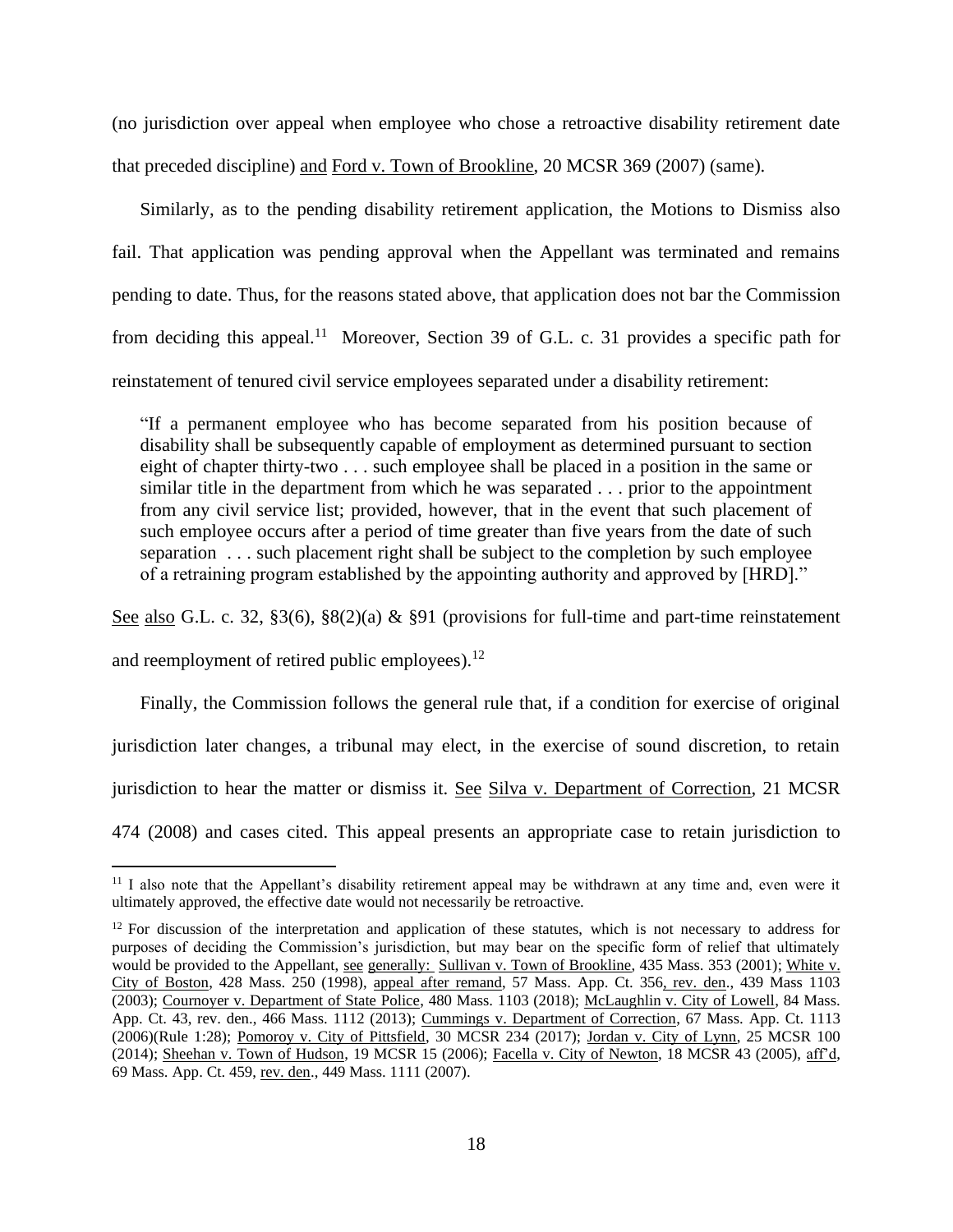redress the Appellant's bona fide claim that his termination violated basic merit principles of civil service law.

In view of the foregoing, it is not necessary to address the Appellant's alternative argument, and the Commission need not decide, whether or not the Appellant has a constitutional right to appeal his termination for a "name clearing" hearing.

## The Untruthfulness Charge

The duty imposed upon public safety personnel to be truthful is one of the most serious obligations he or she assumes. Thus, an appointing authority has just cause to discipline and/or terminate a firefighter who repeatedly demonstrates a "willingness to fudge the truth". Public safety officers are often called upon "to speak the truth when doing so might put into question a search or might embarrass a fellow officer." Falmouth v. Civil Service Comm'n, 61 Mass. App. Ct. 796, 801 (2004) citing City of Cambridge v. Civil Service Comm'n, 43 Mass. App. Ct. 300, 303-305, rev. den., 428 Mass. 1102 (1997) ("It requires no strength of character to speak the truth when it does not hurt."). See, e.g., Desmond v. Town of West Bridgewater, 27 MCSR 645 (2014); Ung v. Lowell Police Dep't, 24 MCRS 567 (2011); Gallo v. City of Lynn, 23 MCSR 348 (2010). See also Minoie v. Town of Braintree, 27 MCSR 216 (2014); Everton v. Town of Falmouth, 26 MCSR 488 (2013), aff'd, SUCV13-4382 (2014); Gonsalves v. Town of Falmouth and cases cited, 25 MCSR 231 (2012), aff'd, SUCV12-2655 (2014); Keating v. Town of Marblehead, 24 MCSR 334 (2011).

The corollary to the serious consequences that flow from a finding that a firefighter violated the duty of truthfulness requires that any such charges must be carefully scrutinized so that the employee is not unreasonably disparaged for honest mistakes or good faith mutual misunderstandings. See, e.g., Boyd v. City of New Bedford, 29 MCSR 471 (2016) (honest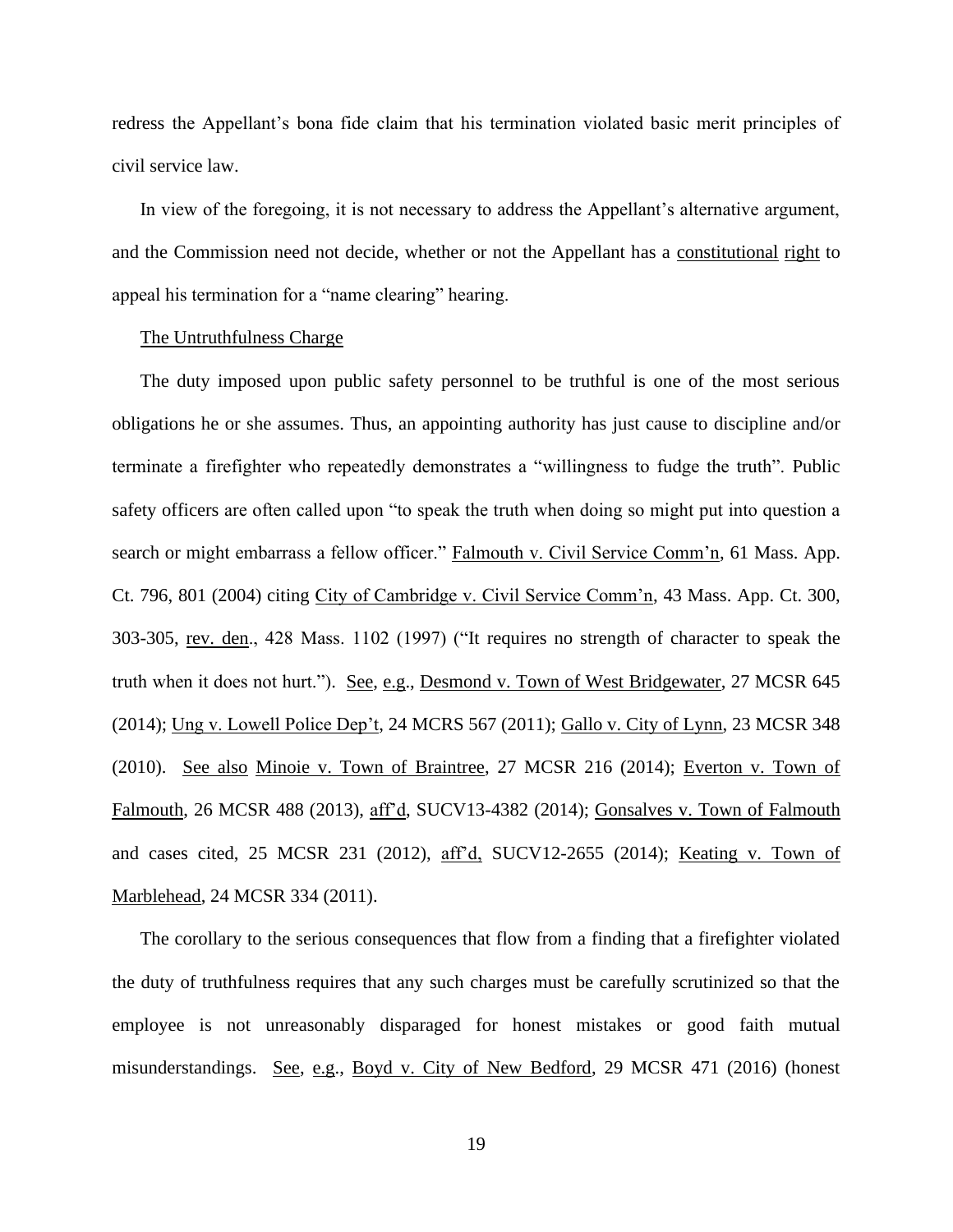mistakes in answering ambiguous questions on NBPD Personal History Questionnaire); Morley v. Boston Police Dep't, CSC No. G1-16-096, 29 MCSR 456 (2016) (candidate unlawfully bypassed on misunderstanding appellant's responses about his "combat" experience); Lucas v. Boston Police Dep't, 25 MCSR 420 (2012) (mistake about appellant's characterization of past medical history).

Here, the Appellant was charged with being "untruthful when you were ordered to provide a report regarding the [January 28, 2018] incident and that you made misrepresentations about what happened during the incident." After a careful review of the evidence, including the testimony of percipient witnesses, I conclude that the preponderance of the evidence fails to establish those charges.

First, the written report prepared and signed by Firefighter Swartz on January 30, 2018 was truthful. It addressed the patient care provided to patient A by referring to the SARF, which all witnesses agreed contained an accurate and complete report of the care rendered to patient A. Firefighter Swartz was ordered to prepare that report without any information about the complaint that had been made by Ms. S. He cannot be faulted for focusing that report on the standard of care that had been administered. The SARF was indeed an accurate and complete record of the care provided. When he was ordered to submit that report, Firefighter Swartz was never asked to address any off-handed statements that he or any other firefighter might have made while administering care to the patient during the call, let alone, after the patient was transferred to the custody of the hospital and their duties had ended.

Second, the Respondent's claim that Firefighter Swartz "made misrepresentations about what happened during the incident" is equally without merit. The only basis on which such a charge could have been supported is what Firefighter Swartz said during the colloquy with Chief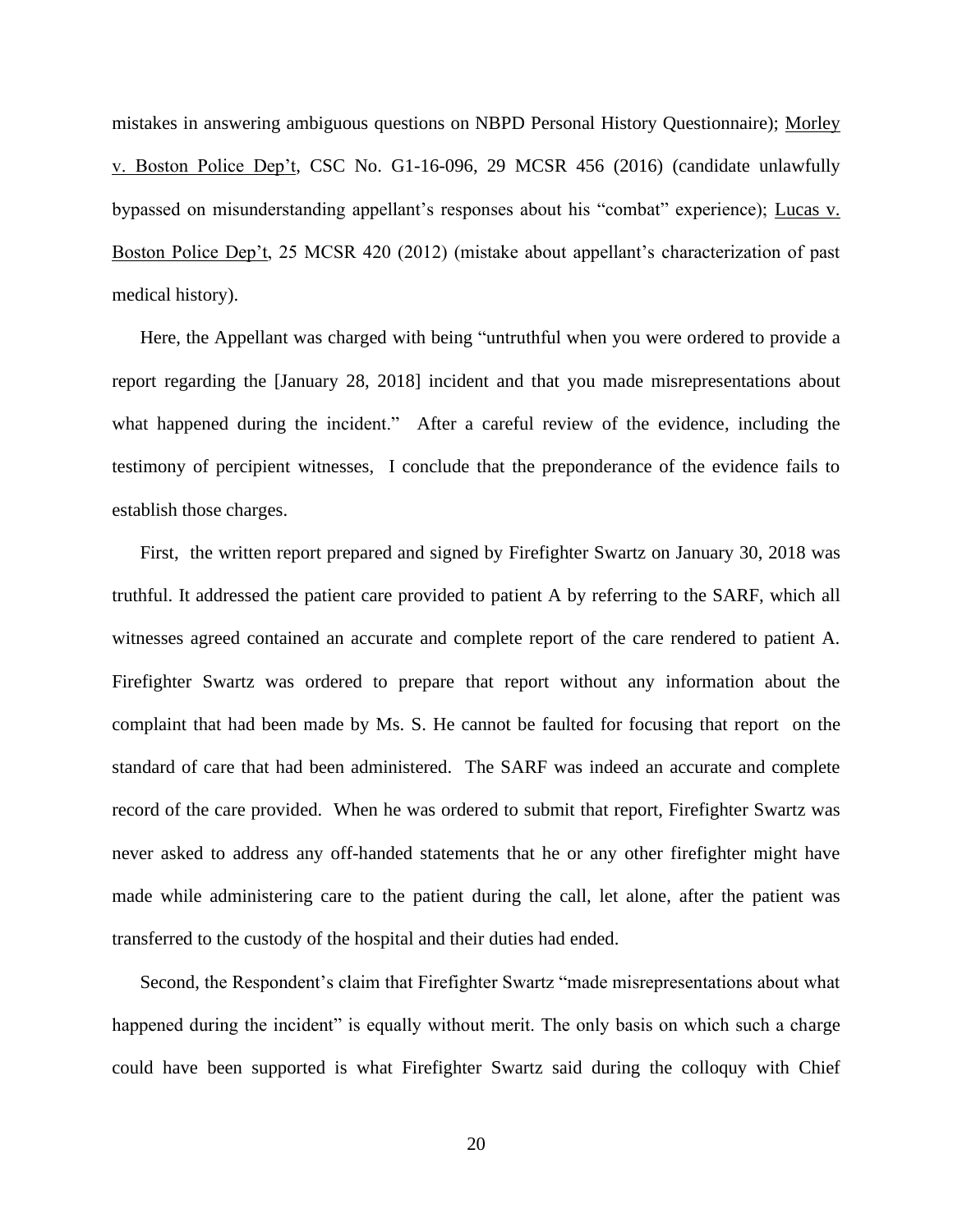Sylvester on February 1, 2018. There was no recording made of the February 1, 2018 meetings and no further investigation or interviews were conducted. Chief Sylvester did not appear and testify at the appointing authority hearing or at the Commission hearing. The only witnesses to testify at the Commission hearing as to what was said at that those meetings are Deputy Chief Weeks and the Appellant. Neither one of them testified that Firefighter Swartz was ever asked specifically about the interaction with patient A or his mother at the hospital or that he "misrepresented" what he said to Ms.  $S<sup>13</sup>$ 

At the first meeting, the subject of the hospital interaction never came up. The question Firefighter Swartz was asked was what happened "during the call" and focused on "patient care", along with the confusion about whether Firefighter Swartz had represented himself to be Firefighter Pomar. Although some (unidentified) excerpts from Ms. S's email were read to Firefighter Swartz by Chief Sylvester, Firefighter Swartz was never asked to directly address any of the specific factual assertions in that memo. In the version of the meeting offered by Dep. Chief Weeks, the closest it came to that subject was a question along the lines of whether Firefighter Swartz could think of any reason that someone (not even clear if the complainant was specifically identified to him in the first meeting) could think that he did anything that could be perceived as "detrimental" or "judgmental". Even if such a broadly framed question had been asked, and even if Firefighter Swartz said "No", neither of which I find actually happened, that evidence still falls short of proof of untruthfulness required to establish just cause to terminate Firefighter Swartz for untruthfulness.

<sup>&</sup>lt;sup>13</sup> Dep. Chief Weeks prepared what he called a "rough" one-page memo purporting to describe the February 1, 2018 meetings. (*Exh.12; Testimony of Weeks*) The memo does not purport to be a verbatim or complete record; it contains nothing substantive about the meeting with Firefighter Shaughnessy; does not even mention the second meeting with Firefighter Swartz. I have given this memorandum no weight. My findings about the substance of these meetings are based on what I found to be the credible testimony provided by Dep. Chief Weeks and the Appellant.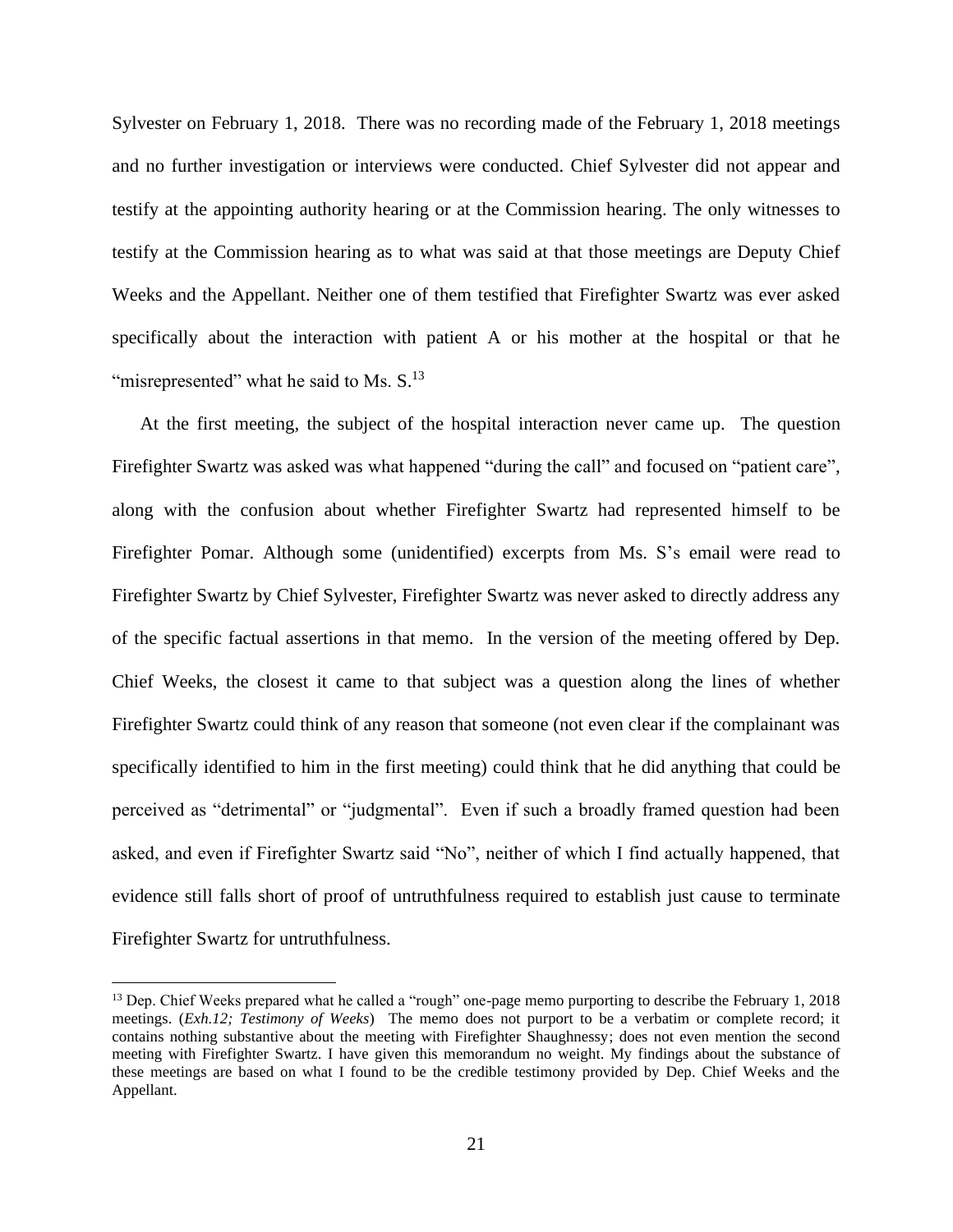I also find that the evidence does not support Bourne's conclusion that Firefighter Swartz was untruthful during the second meeting with Chief Sylvester on February 1, 2018. I credit the Appellant's testimony that, again, he was never directly asked what he said in his interaction with patient A or Ms. S, and that his only comment about Ms. S's email was to hold up both his SARF and her email and say: "I acknowledged the mother." I am not sure what to make of this statement, although I infer it may likely have been his way of acknowledging that he did, in fact, interact with Ms. S. I find it significant, and especially troubling, that, even after he finally allowed Firefighter Swartz to read the e-mail for the first time, Chief Sylvester did not take the opportunity to follow-up and ask any specific questions, or show or tell Firefighter Swartz about the amended statement he just received from Firefighter Shaughnessy and ask for his response. This approach falls short of a fair and impartial "fact-finding" process and confirms Firefighter Swartz's credible testimony that he had just been told by a Lieutenant before he walked into the second meeting that Chief Sylvester had already decided to "fire him for lying during a department investigation" solely based on whatever happened at the first meeting.

In sum, the preponderance of the evidence fails to establish that Firefighter Swartz "misrepresented" his actions during the January 28, 2018 medical call. The Respondent did not establish just cause to terminate him for untruthfulness.

## Conduct Unbecoming a Firefighter

The second ground asserted by the Respondent for terminating Firefighter Swartz was for being "discourteous and insolent to a member of the public" or, essentially, conduct unbecoming a firefighter. The two occasions cited by the Respondent are based on Ms. S's versions of (1) the interaction between Firefighter Swartz and her son, patient A, during the ambulance ride to the hospital and (2) her interaction with Firefighter Swartz at the hospital.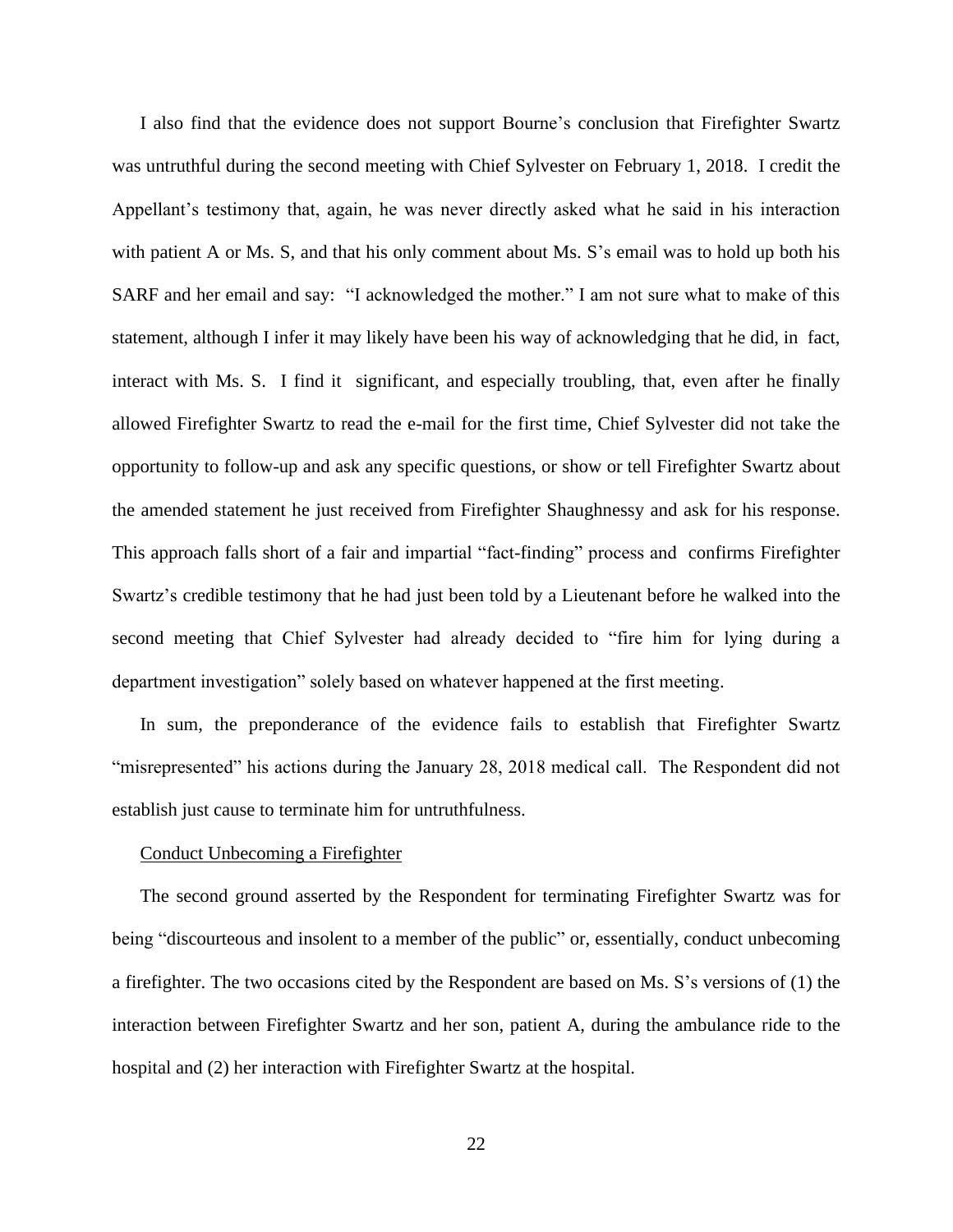Firefighter Swartz presented himself at the Commission hearing as a sincere, articulate, and responsive witness with an excellent memory for events. His strong background of training and experience as a firefighter/paramedic was unquestioned. His confident, measured demeanor, which stood up during tough cross-examination, reinforced my conclusion that he sought to be truthful in his testimony even when it did not put him in the best possible light. Of all the witnesses to the events of January 28, 2018, I found his testimony the most accurate and credible.

For the most part, Firefighter Shaughnessy's testimony about the treatment provided to patient A also carried the ring of truth. I did give diminished weight to his recollection of the interaction with patient A and Ms. S after they had transferred custody of patient A to the hospital emergency room staff. His amended report, and his testimony, was ambiguous and, to some extent, inconsistent, and leave it uncertain how much of what he said he remembered took place in the presence of Ms. A as opposed to what Firefighter Swartz and he discussed amongst themselves after the encounter with Ms. A in the hospital hallway. In addition, I credit the Appellant's recollection that Firefighter Shaughnessy was positioned too far away and out of view of Ms. S's face to have seen her "roll her eyes" as he recalled.

I found Ms. S to be the least credible witness to the events of January 28, 2018. First, by her own admission, she was "devastated" (as could be expected) as a result of living through her son's medical emergency, which she described as "chaos". This certainly affected her perception and recollection and led her to get numerous critical facts demonstrably wrong. For example, contrary to her testimony, Firefighter Swartz was not the first on scene and he did not find her son A "on the floor". Despite her testimony that she was "100% certain" Firefighter Swartz was the person who asked her "unconscious son" to tell him "where the pills were," that question in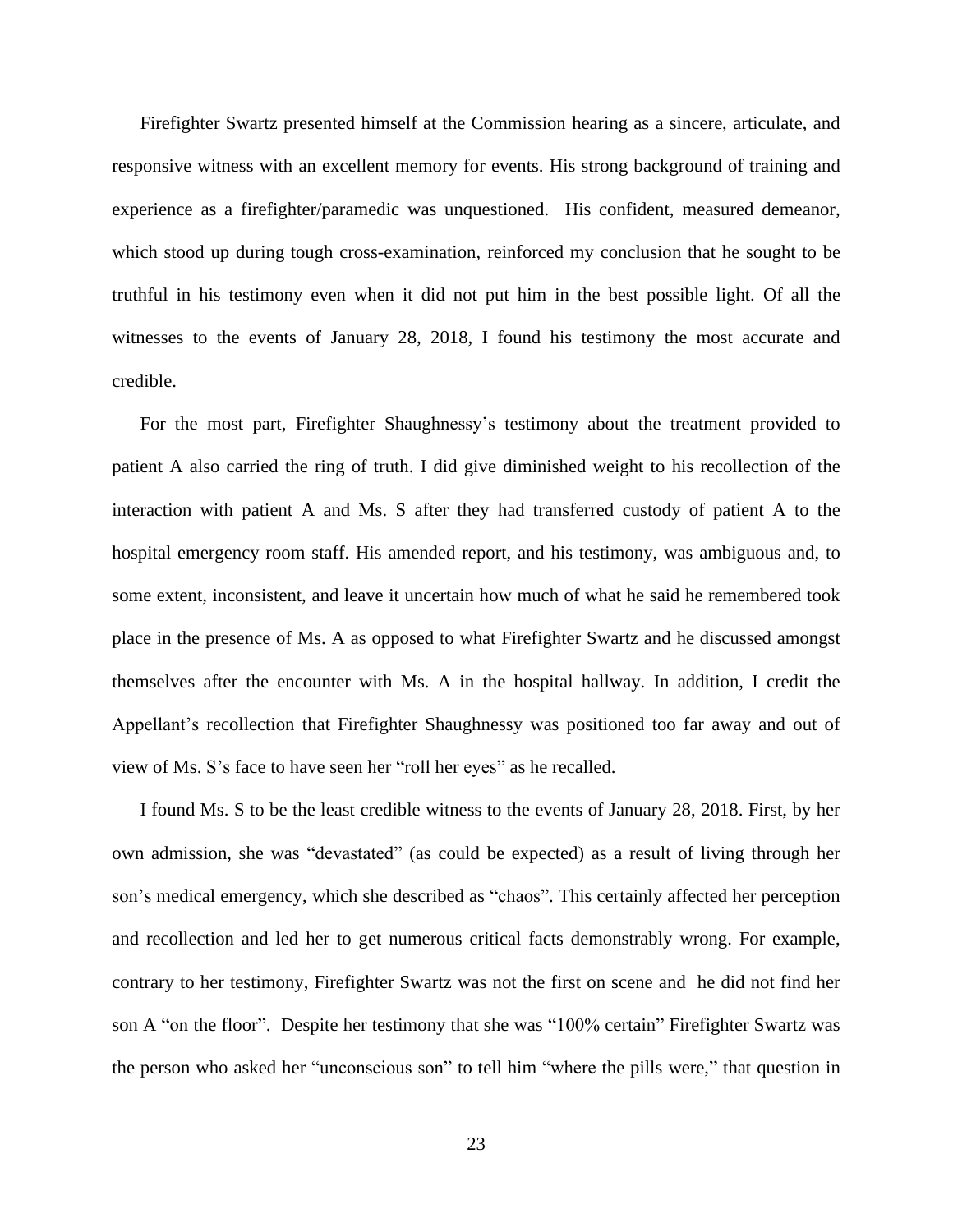fact was posed to her by *Dep. Chief Haden*; and she claimed in her e-mail that her son had "no pills" but he was taking medicine since his first seizure and several witnesses noticed the prescription bottle in A's room. Other examples of discrepancies between her testimony and the record evidence include that she testified that her son had two prior seizures but the e-mail said he had a total of four; and there was no "Hello Pomar" on the call. <sup>14</sup> Finally, there is a troubling tone to Ms. S's email, in which she accuses the entire BFD "staff" of "developing the attitude that my son is some sort of drug addict" and states that "this is only my first complaint regarding this but won't be my last."  $15$ 

As to what occurred in the ambulance on the ride to the hospital, I credit Firefighter Swartz's account over anything Ms. S claimed to have been said in her testimony or e-mail, all of which was based entirely on hearsay from her son. The Appellant's focus was on providing routine patient care to A, who was regaining consciousness after being found in a "post ictal state" induced by the, as yet unexplained, seizure he had suffered. This care included the protocol to determine whether patient A might have had any drugs in his possession.

A was never accused of being a "heroin" addict, but, after experiencing a odor in the room he knew to be from marijuana in which A was found unconscious, Firefighter Swartz did tell patient A that his "actions had consequences for everybody involved" and he needed to "grow up" and recognize the risks he was taking. While this off-handed comment may not have been appropriate and was made without any documented factual support that the patient's actions

<sup>&</sup>lt;sup>14</sup> At my request for information about the prior emergency calls for service, Bourne declined to provide copies of the SARF reports but did confirm that there had been three such calls prior to January 2018 – May 22, 2017 to A's home; June 22, 2018 to a restaurant parking lot in Sagamore and on October 29, 2017 to a street location in Buzzards Bay. Neither Firefighter Swartz nor Firefighter Pomar were one of the BFD responders on any of those calls. Firefighter Shaughnessy is listed as present at the first call on My 22, 2017, which would be prior to his appointment to the BFD. (*See email from Counsel to Commission dated July 23, 2021*)

<sup>&</sup>lt;sup>15</sup> The Appellant testified that he did not "recognize" the Ms.S who testified at first day of the Commission hearing as the person with whom he had developed a rapport on January 28, 2018. (*Testimony of Appellant*)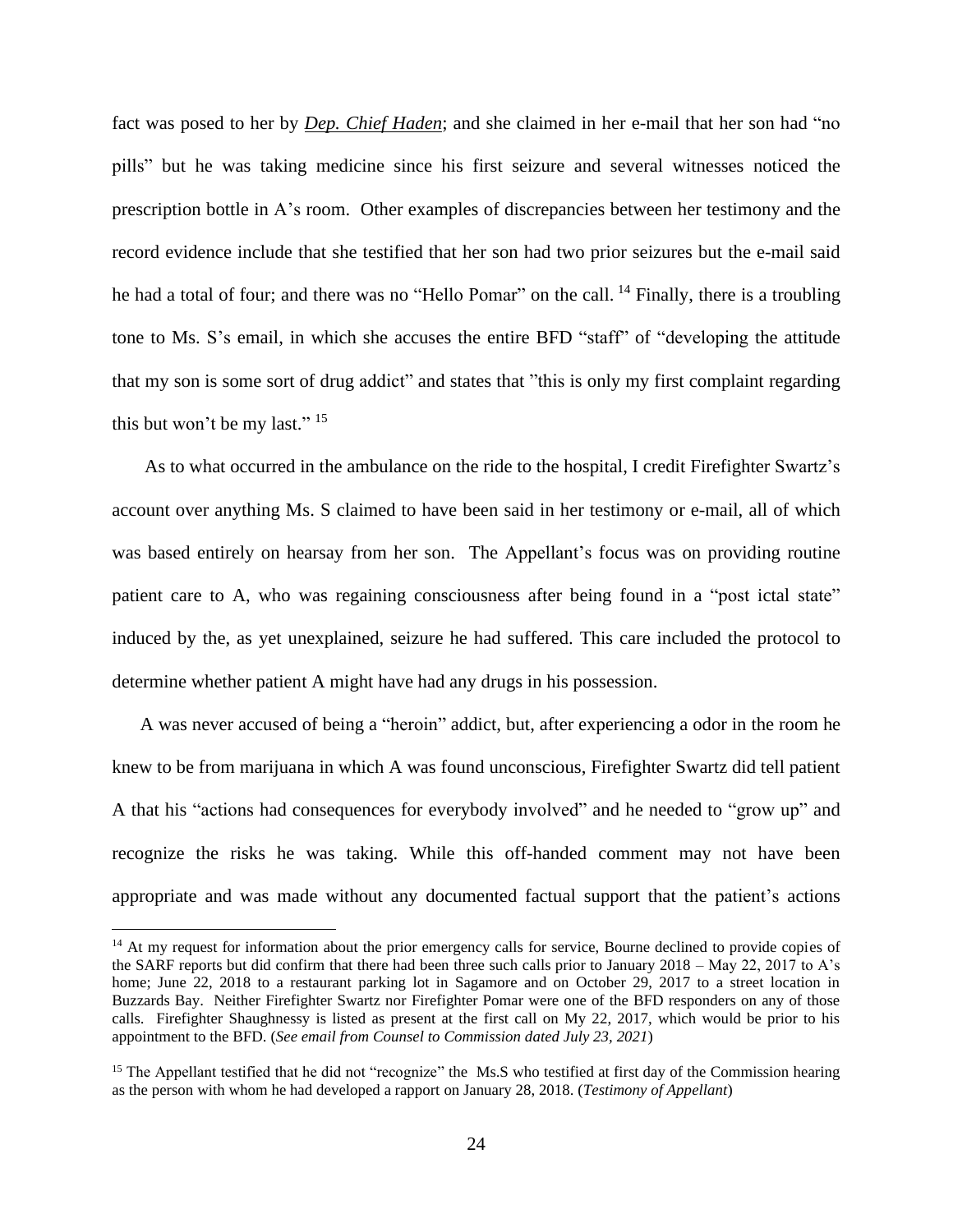were "risky", the comments, standing alone, do not constitute conducting unbecoming a firefighter. This comment was an honest effort to provide what he perceived to be constructive feedback to the patient, after coming to learn of his history of using marijuana, purportedly for medical reasons, but for which he had no prescription (i.e., whose dosage and purity was not regulated), as well as reports that he knowingly mixed his marijuana with other substances, including Xanax, according to A's father, and the "rapport" he believed he had established with Ms. S and her son. I find nothing "discourteous" or "insolent" about Appellant's remarks. The statements made by the Appellant to Ms. S. at the hospital on January 28, 2018, at best, warrant counseling or coaching. They do not, however, justify the termination of a long-time Bourne firefighter.

Even after taking into account the fact that the Appellant did not testify before the appointing authority hearing officer, and weighing that fact with all of the specific, credible evidence presented at the de novo hearing before the Commission, I still conclude that the Appellant's appeal must be allowed.

#### **CONCLUSION**

For these reasons, the Respondent's Motions to Dismiss are *denied*. The Appellant's appeal in Case Nos. D-18-155 is hereby *allowed*. The Appellant's termination is vacated and, per the terms of G.L. c. 31, section 43, he shall be reinstated to his position without loss of compensation or other benefits, subject to compliance with such other requirements of law governing his reinstatement as are consistent with this Decision.

Civil Service Commission

\_\_\_\_*/s/ Paul M. Stein*\_\_\_ Paul M. Stein, Commissioner

By vote of the Civil Service Commission (Bowman, Chair; Camuso, Ittleman, Stein and Tivnan, Commissioners) on July 29, 2021.